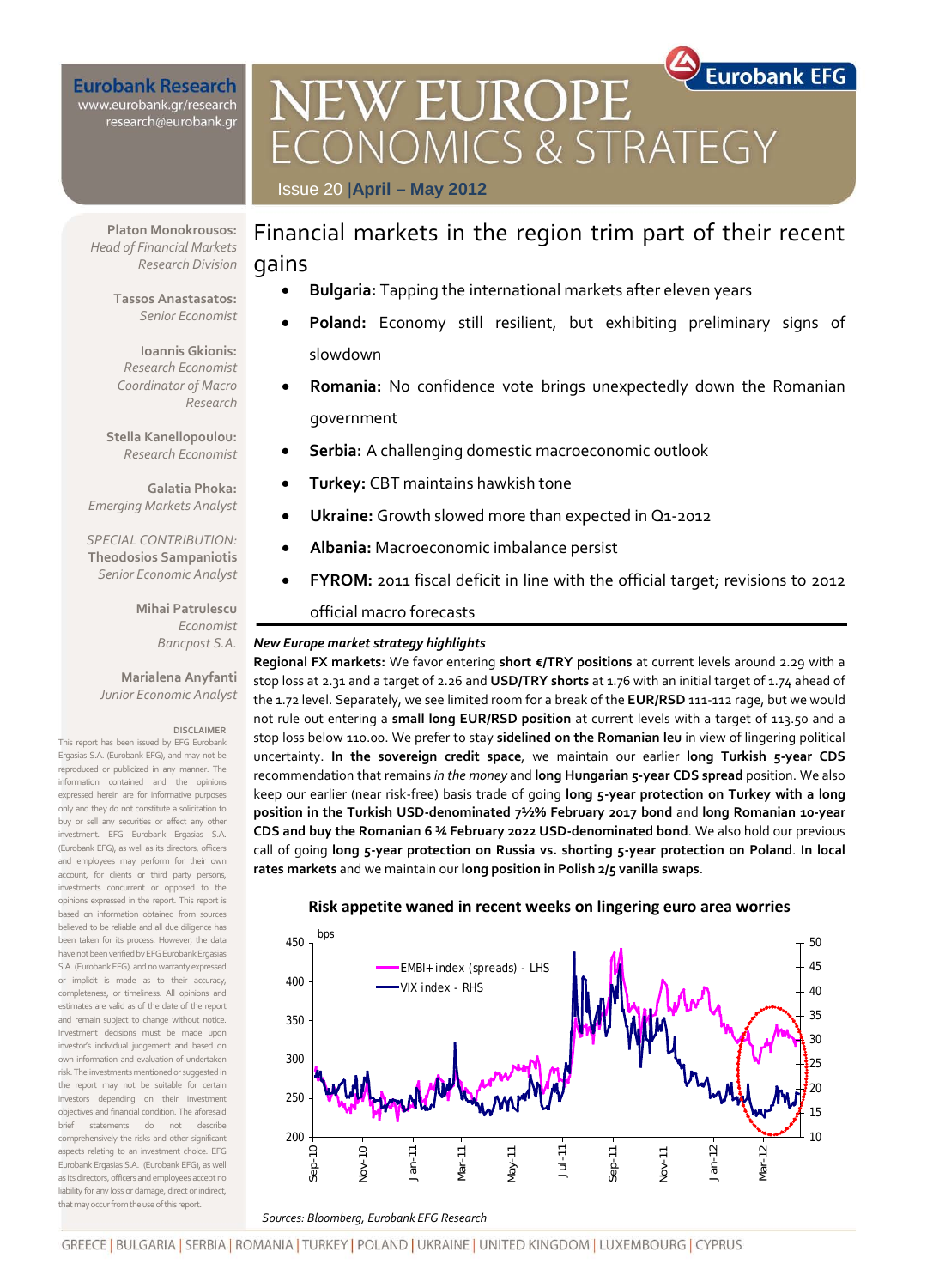

# Table of contents

|              | <b>Eurobank EFG Research Forecasts</b>                                                                                                   | 3  |
|--------------|------------------------------------------------------------------------------------------------------------------------------------------|----|
| I. Overview  |                                                                                                                                          | 4  |
|              | <b>II. New Europe - Country Analysis</b>                                                                                                 |    |
|              |                                                                                                                                          |    |
| a. Bulgaria: | Tapping the international markets after eleven years                                                                                     | 8  |
|              | Focus: latest developments in the Bulgarian banking sector                                                                               | 10 |
| b. Poland:   | Polish economy still resilient but exhibiting preliminary signs of slowdown                                                              | 12 |
| c. Romania:  | No confidence vote brings unexpectedly down the Romanian government                                                                      | 14 |
|              | Focus: Growth outlook: Bad weather leads to sharp slowdown of economic activity. However, medium<br>term growth outlook remains positive | 16 |
| d. Serbia:   | A challenging domestic macroeconomic outlook                                                                                             | 18 |
| e. Turkey:   | CBT maintains hawkish tone                                                                                                               | 21 |
| f. Ukraine:  | Growth slowed more than expected in Q1-2012                                                                                              | 24 |
| g. Albania   | Macroeconomic imbalance persist                                                                                                          | 26 |
| h. FYROM     | 2011 fiscal deficit in line with the official target; revisions to 2012 official macro forecasts                                         | 27 |
|              |                                                                                                                                          |    |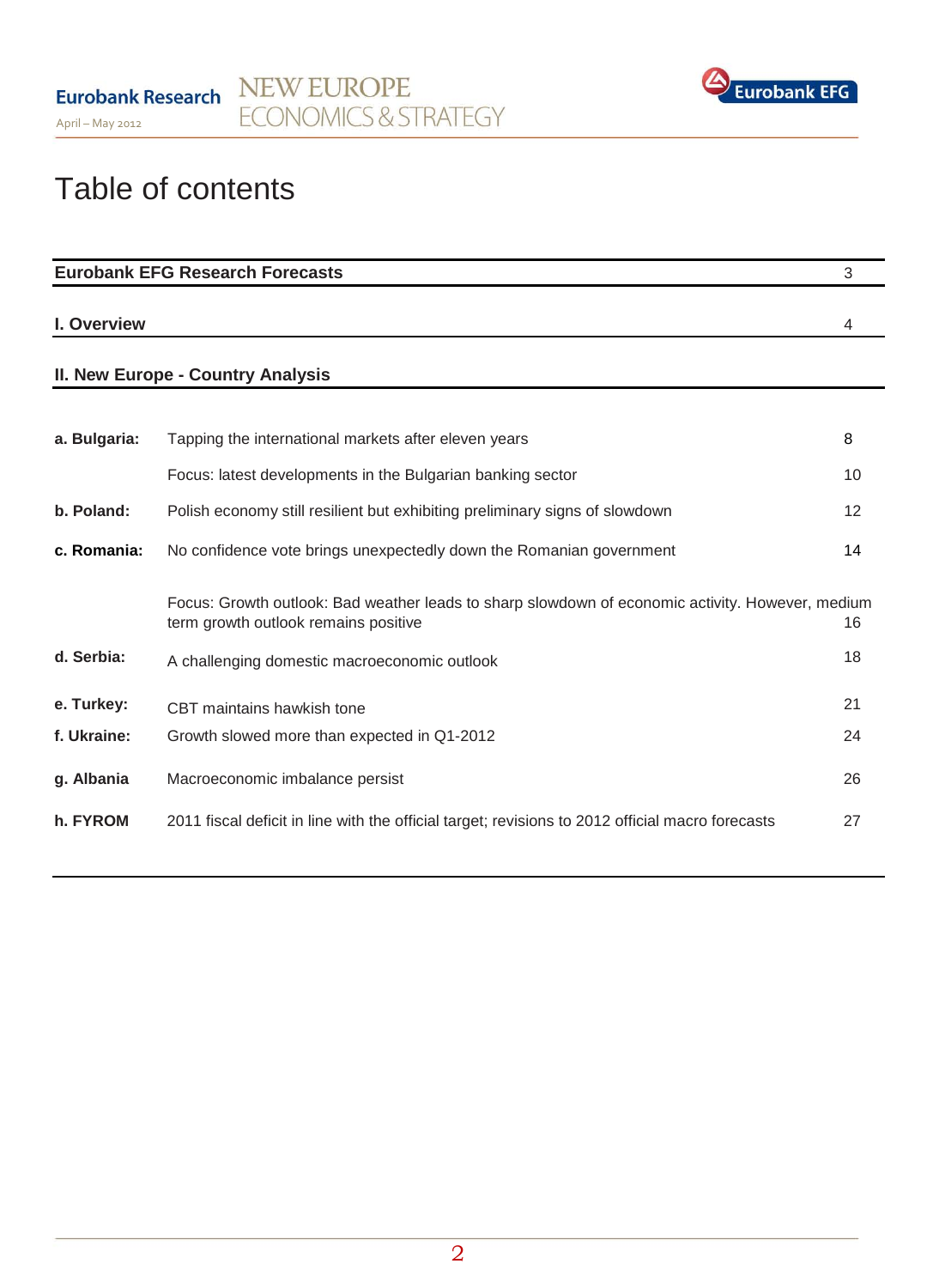

# **Summary of key macroeconomic indicators**

NEW EUROPE

**ECONOMICS & STRATEGY** 

### **Realizations and forecasts**

|                   | Real GDP (yoy) |      |        | Consumer Prices (p.a.) |      |      | Fiscal Balance (%GDP) |         |        |
|-------------------|----------------|------|--------|------------------------|------|------|-----------------------|---------|--------|
|                   | 2010           | 2011 | 2012   | 2010                   | 2011 | 2012 | 2010                  | 2011    | 2012   |
| <b>Bulgaria</b>   | 0.2            | 1.7  | 1.0    | 3.0                    | 4.2  | 2.0  | $-4.0$                | $-2.1$  | $-1.4$ |
| Poland            | 3.9            | 4.3  | 3.1    | 2.6                    | 4.3  | 3.5  | $-7.8$                | $-5.1$  | $-3.4$ |
| Romania           | $-1.3$         | 2.5  | 1.0    | 6.1                    | 5.8  | 3.5  | $-6.9$                | $-4.4$  | $-3.0$ |
| Serbia            | 1.0            | 1.6  | 0.5    | 6.8                    | 11.2 | 5.5  | $-3.6$                | $-4.6$  | $-4.3$ |
| <b>Turkey</b>     | 9.2            | 8.5  | 3.0    | 8.6                    | 6.4  | 9.4  | $-3.6$                | $-1.4$  | $-1.3$ |
| <b>Ukraine</b>    | 4.2            | 5.2  | 3.0    | 9.4                    | 8.0  | 5.5  | $-6.5$                | $-4.2$  | $-4.0$ |
| <b>New Europe</b> | 5.3            | 5.7  | 2.7    | 6.4                    | 6.0  | 6.1  | $-5.6$                | $-5.8$  | $-2.6$ |
| Euro area         | 1.8            | 1.5  | $-0.3$ | 1.6                    | 2.7  | 2.3  | $-6.2$                | $-4.1$  | $-3.5$ |
| <b>USA</b>        | 3.0            | 1.7  | 2.0    | 1.6                    | 3.1  | 2.3  | $-10.1$               | $-10.0$ | $-8.5$ |

|                   | <b>Current Account (%GDP)</b> |        |        | Policy Rate (e.o.p.) |                |       | $FX^*$ (e.o.p.) |       |       |
|-------------------|-------------------------------|--------|--------|----------------------|----------------|-------|-----------------|-------|-------|
|                   | 2010                          | 2011   | 2012   | 2010                 | 2011           | 2012  | 2010            | 2011  | 2012  |
| <b>Bulgaria</b>   | $-1.0$                        | 0.9    | 0.5    |                      | currency board |       | 1.96            | 1.96  | 1.96  |
| Poland            | $-4.6$                        | $-4.1$ | $-4.0$ | 3.50                 | 4.50           | 4.50  | 3.96            | 4.46  | 4.10  |
| Romania           | $-4.5$                        | $-4.4$ | $-4.7$ | 6.25                 | 6.00           | 5.00  | 4.28            | 4.32  | 4.40  |
| Serbia            | $-7.2$                        | $-9.1$ | $-8.5$ | 11.50                | 9.75           | 9.00  | 106.1           | 106.9 | 115.0 |
| <b>Turkey</b>     | $-6.5$                        | $-9.9$ | $-8.0$ | 6.50                 | 5.75           | 5.75  | 1.54            | 1.88  | 1.72  |
| <b>Ukraine</b>    | $-2.1$                        | $-5.5$ | $-5.0$ | 7.75                 | 7.75           | 7.50  | 7.96            | 7.99  | 8.10  |
| <b>New Europe</b> | $-5.0$                        | $-6.6$ | $-5.8$ |                      |                |       |                 |       |       |
| Euro area         | $-0.5$                        | $-0.3$ | $-0.1$ | 1.00                 | 1.00           | 1.00  | 1.34            | 1.27  | 1.26  |
| <b>USA</b>        | $-3.2$                        | $-3.1$ | $-2.9$ | 0.250                | 0.250          | 0.250 | 0.75            | 0.79  | 0.79  |

Source: National statistics, IMF, EC, Eurobank Research forecasts vs. EUR (TRY and UAH vs. USD)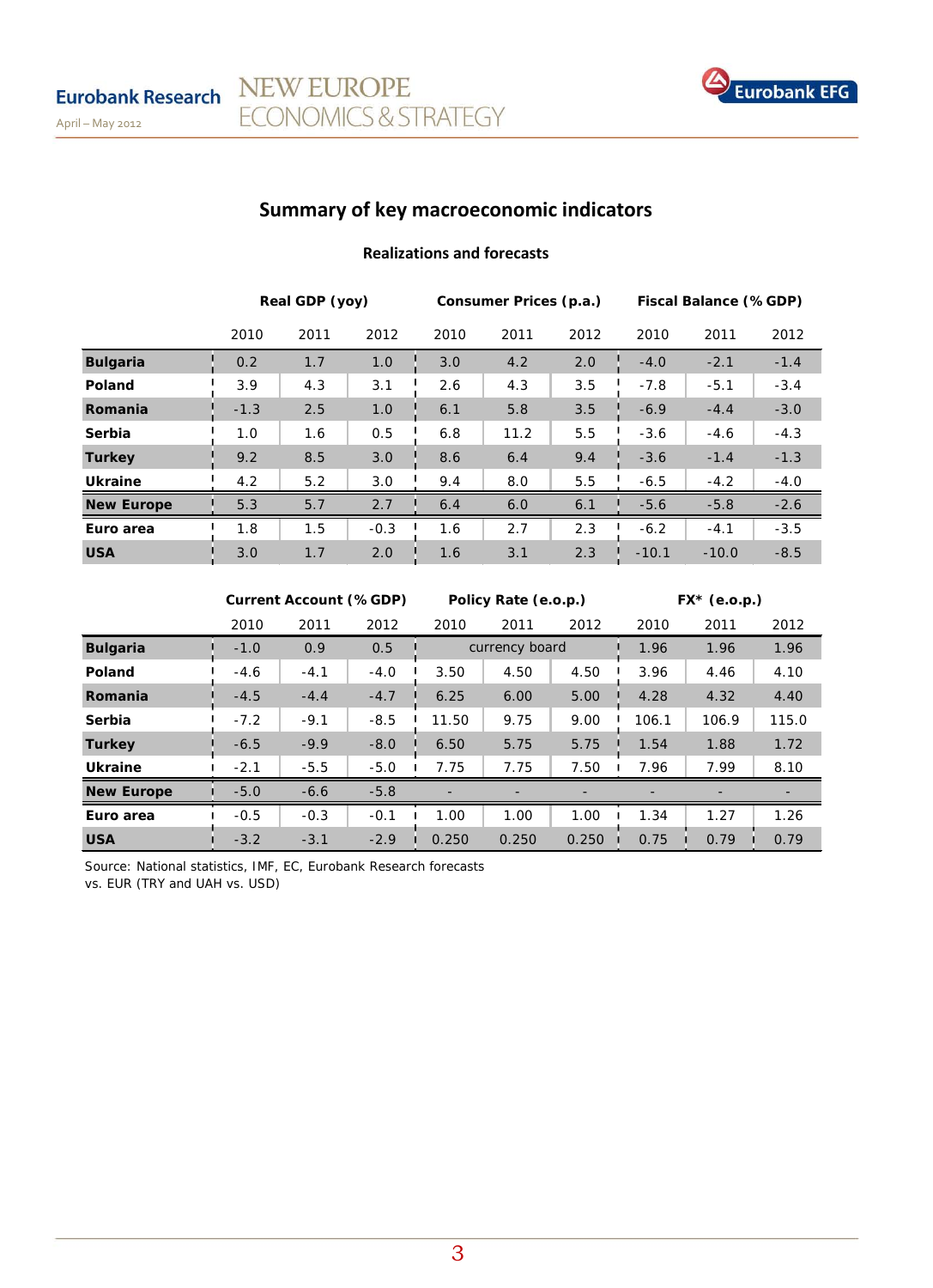#### **NEW EUROPE Eurobank Research ECONOMICS & STRATEGY** April – May 2012

# **Eurobank EFG**

# I. Overview

**Economic activity in the region decelerated further in Q1-2012 on slowing external demand, deteriorating domestic sentiment and exceptionally bad weather conditions** 

The slowdown in most regional economies continued in the first quarter of this year, driven, primarily, by slowing exports, and softehing activity in the domestic manufacturing and retail trade sectors. To complicate things further, exceptionally unfavorable weather conditions, coupled with frequent power shortages put additional strain on regional economic activity during the first quarter of the year. The Southeastern Europe region appears to have been hit the most, urgably as a result of its close trade and financial links with a number of crisis-hit euro area periphery economies. In more detail:

**Industuial activity in Bulgaria has deteriorated sharply since last Decemeber, with output contracting by 3.5% yoy in Q1- 2012** Furthermore, goods exports in the first two months of this year registered their first negative annual growth reading (-6.1% yoy).since 2009. Over the same period, imports expanded by 7.1% yoy.

The winter turned particularly harsh starting from February in **Romania**. Heavy snowfalls and low temperatures damaged infrastructure and causes serious disruptions in domestic output, Industrial production and retail sales contracted by 1.4% and 2.5%, respectively over that month.

**The Serbian economy** recorded a very poor performance in Q4 2011. On a qoq seasonally adjusted basis, domestic output contracted by 0.3% in the fourth quarter of last year, after declining by 0.7% in Q3. This suggests that the economy has already entered recession, at least from a technical standpoint. Preliminary Central Bank estimate for the first quarter of this year showed a 1.5% yoy decline in real GDP, the first negative annual growth reading since Q1 2009.

On a more constructive note, the **Polish economy is** faring relatively better than its regional peers. Yet, recent readings in a range of higher-frequency macro indicators suggest a gradually softening in domestic economic acticvity. Among others, industrial output expanded by just o.7% yoy in March, after growing by 4.6% yoy in February and by 9.1% yoy in January 2012. Furthermore, the headline PMI manufacturing index slowed to 49.2 in April from 50.1 in the prior month.

**Ukraine's real GDP growth dissapointed market expectations in Q1-2012,** rising by a preliminary 1.8% yoy after expanding by 4.7% yoy in Q4-2011. Industrial production contracted by 1.1% yoy in March, bringing overall output growth to a feeble 0.8% yoy in Q1 vs. 7.1% yoy in 2011.

In Turkey, it appears that the recent slowdown in domestic economic activity has bottomed out in the first quarter of this year and we expect a gradual improvement from the second quarter onwards. Indicatively, the manufacturing purchasing Managers' Index (PMI) for Turkey hit a 5-month peak of 52.3 in April, bouncing above the boost-or-burst threshold of 50 for the first time in three months.

#### **Heavy political noise weighs on regional economies**

In recent weeks, the region was hit by a new bout of political uncertainty. In a number of countries, either parliamentary elections were held according to schedule, or unpredictable political volatility erupted as weak government coalitions are struggling with the implementation largely unpopular fiscal austerity programs.

In **Serbia**, President Boris Tadic's resignation from his post paved the way for early presidential elections on May 6, the same day parliamentary and local elections took place. As no candidate won an outright majority, there will a run-off on May 20 between the incumbent President and the leader of Serbian Progressive Party (SNS) Tomislav Nikolic. In the parliamentary elections, the ruling Democratic Party (DS) came in the second place behind its main rival, the Serbian Progressive Party (SNS). The allocation of seats in the parliament rules out the possibility of a single party government, but negotiations can only begin after a new President is sworn in. The new coalition government, when formed, is expected to be confronted with significant challenges. Among others, they will need to present a revised budget and introduce spending cuts in order to bring the fiscal deficit within the targets agreed with the IMF. That appears to be a key prerequisite for unfreezing the present precautionary agreement.

**Romania's** government was toppled unexpectedly on April 27, two months after it took office, following a no confidence vote in Parliament. The new government, led by social democrats-PSD and headed by new Prime Minister Victor Ponta committed to continue implementating the fiscal and structural measures laid out in the present IMF-EU precautionary programme Yet, after successful negotiations with the Fund, the new government has managed to revise the 2012 fiscal deficit target, to 2.2%-of-GDP, from 1.9%-of-GDP previously. That was in an effort to facilitate a restoration of public wages to levels prevailing before the 25% cut implemented in mid-2010 The Romanian election calendar remains heavy with local and parliamentary elections scheduled for June and late November, respectively.

The recent rift in the junior *Public Affairs* coalition partner threatened to destabilize the government coalition in **Czech Republic**. The break-up of the parliamentary group of *Public Affairs* led to dissolution of the coalition on 22 April. The government survived a no-confidence motion on April  $27<sup>th</sup>$ , after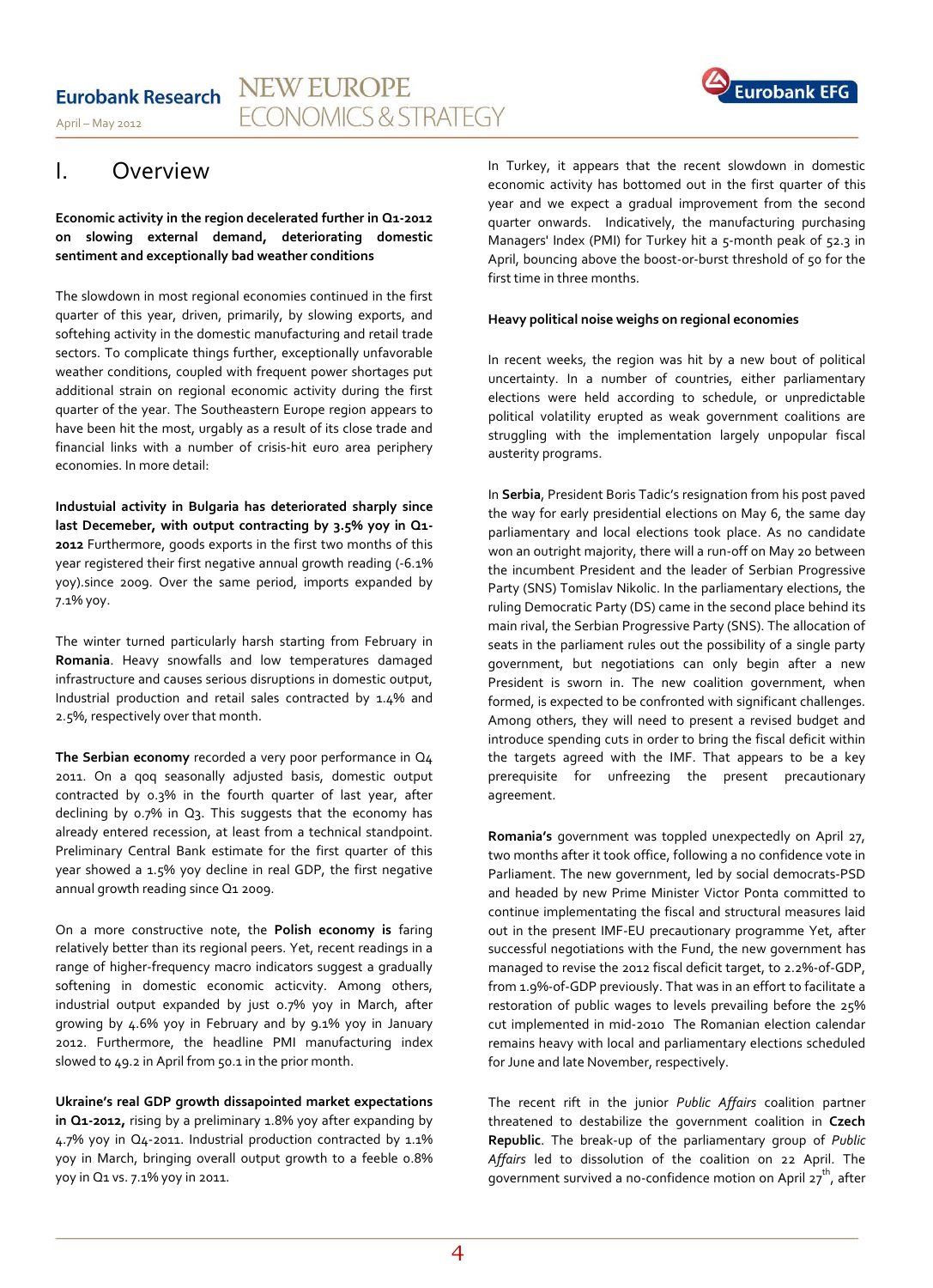

most of *Pulbic Affairs'* MPs decided to co-operate with the two major parties and voted against the motion.

#### **Regional monetary policy developments**

**Romania:** Against a backdrop of benign inflation pressures, volatile capital inflows and increased domestic political uncertainty, the NBR paused on its monetary easing cycle in April. The Bank's communiqué signaled an increased focus on maintaining financial stability. Since the inception of its latest easing cycle in November 2011, the NBR has delivered four rate cuts (25bp each) brinking its policy rate to 5.25%, currently.

**Serbia:** Having been among the first central banks in the region to iniitate its latest easing policy cycle, the NBS decided in its April meeting to hold on policy rates for a third consecutive month. The key rate currently stands at 9.50%. The recent rise in domestic political risks, worsening fiscal dynamics and the freezing of the IMF precautionary agreement were among the main reasons behind the Bank's *no-rate-change* decision. Increased uncertainties over the domestic inflation outlook, stemming from rising imported prices as a result of the dinar's weakening trend, higher post-election administered prices and the impact of the new agricultural season also weighted in the central bank's latest decision.

**Turkey:** At its April monetary policy committee meeting, Turkey's central bank (CBT) held interest rates unchanged in line with expectations. Accordingly, the key policy 1-week repo rate remained at a record low level of 5.75%, while the overnight borrowing and lending rates were kept at 5.00% and 11.50% respectively. In addition, the CBT also maintained the required reserve ratios (RRRs) for foreign currency and lira deposits at their earlier levels. Casting a relatively more hawkish tone, the Committee noted in its accompanying statement that it "will not tolerate temporary factors to have an adverse impact on the inflation outlook" and added that further monetary tightening may be instrumented in the forthcoming months in order to contain inflation pressures.

Poland: The key interest rate was kept unchanged at 4.50% at the latest (April) NBP policy meeting. Increased downside risks to the domestic growth environment coupled with easing inflation pressures make us believe that policy rates will remain unchanged for the remainder of the year.

**Ukraine:** A recent visible improvement in the domestic inflation outlookhad allowed the NBU to cut its key policy interest rate by 25bps to 7.50% in late March, after having kept it unchanged since August 2010.

#### **Financial markets shed part of Q1-2012 gains on lingering euro area worries**

Emerging financial markets came under some pressure in recent weeks on resurfeshed fears over the euro area outlook and wanning investor optimism followjng a relatively good Q1 - 2012earnings season and the ECB's latest (February 2012) 3-year long-term refinancing operations (LTROs). Meanwhile, escalating political tensions in several European countries weighed further on investors' sentiment. As a reminder, the Dutch government collapsed in late April amid disagreement over additional fiscal austerity measures, paving the way for early polls in September. A few days later, Romania's parliament unexpectedly toppled the previous government in a successful no confidence motion, increasing the likelihood that the next general election - currenty scheduled for November 2012 – will be brought forward. The government of the Czech Republic came close to the brick of collapse a few weeks ago, after the departure of a junior coalition partner from the government. Separately, Greece held on May 6 general elections with preliminary results indicating a fragmented parliament and no single-party government tenure. On the same day, second round Presidential elections in France resulted in the defeat of outgoing President Nicolas Sarkozy. In Serbia, parliamentary as well as presidential elections were held on May 6. An inconclusive result on the former suggests that it may take up to three months for a government to emerge, while a run-off on the latter is due to be held on May 20.

As an indication of waning risk appetite, the VIX index, considered as a gauge of investor sentiment, rose to 19.16 in early May from 15.50 at the end of Q1 bouncing further above a multi-year low of 13.66 hit in mid-March. In a similar vein, the iTraxx Crossover index, which consists of 50 equally-weighted CDSs of the most liquid sub-investment grade European corporates, hovered around 150bps higher earlier in May from a 7-month trough just above 500bps touched on March 19. In addition, the spread of the JP Morgan Emerging Markets Bond Index Plus (EMBI+) stood at 324bps on May 4, some 5bps wider compared to its end-March levels and nearly 30bps higher from its March-19 multi-month lows.

Equity markets in New Europe fared worse than most major global indices over the last month or so, with its losses exacerbated by escalating political tensions in Europe and the ongoing euro area debt crisis. Indicatively, the **MSCI Emerging Europe Equity index** lost around 8% since the end of March, underperforming the broader **MSCI Emerging Markets Equity index** which shed 3% and the corresponding **MSCI World index** which fell by nearly 4% over the same period. Serbia's and Turkey's main indices were the region's main underperformers, posting losses to the tune of 6-7-% each in early May compared to their end-March level. Increased political uncertainty in Serbia in the way to the May elections and growing worries over fiscal slippages and the ensuing freezing of the country's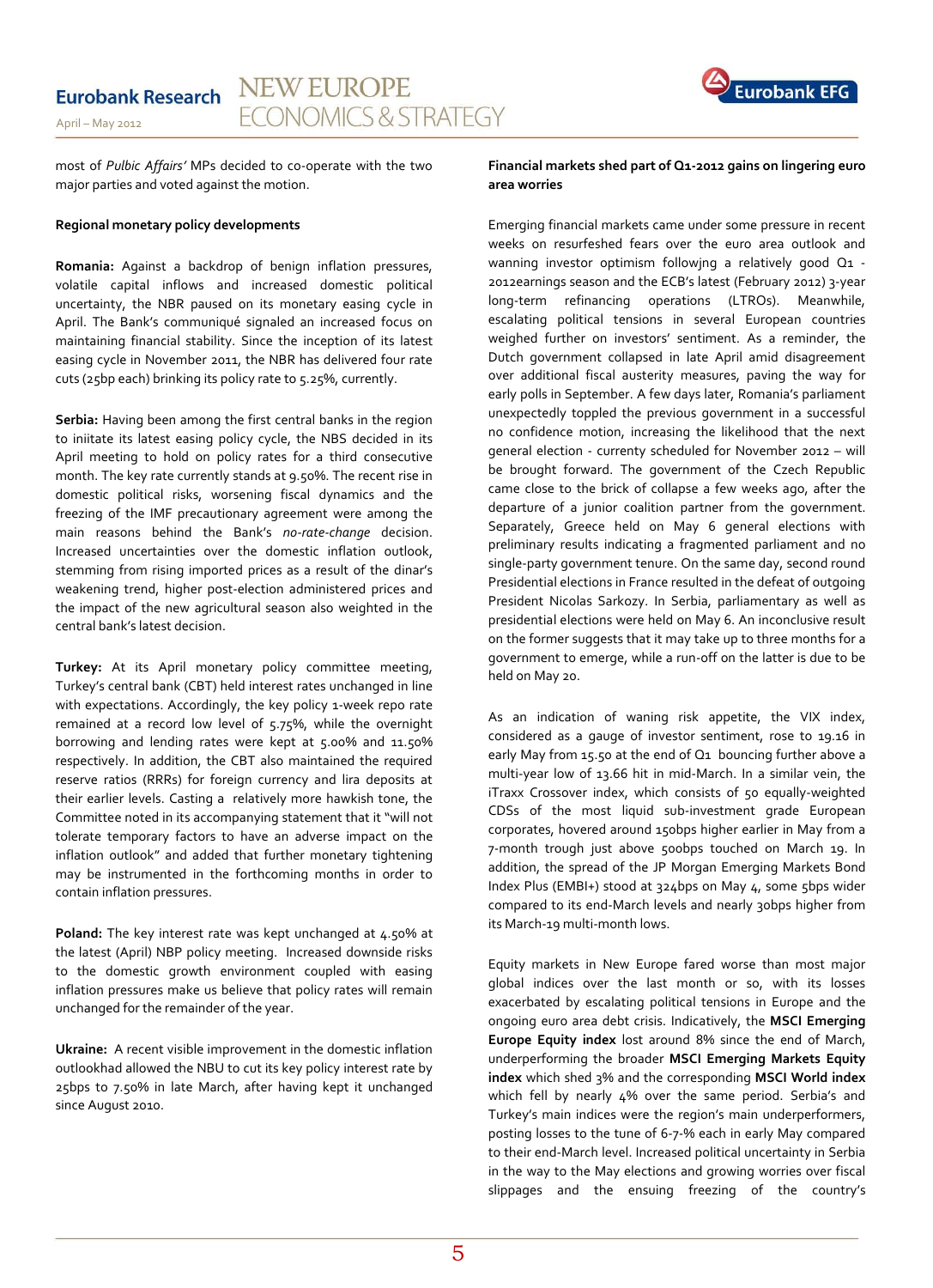#### **NEW EUROPE Eurobank Research ECONOMICS & STRATEGY**

April – May 2012

precautionary Stand-By Arrangement with the IMF in April pushed the **BELEX15 index** in early May to its lowest level since end-January. In Turkey, central bank monetary tightening exacerbated downward pressures on **ISE 100**, which touched a 3 month trough of 58,047.71 on May 7.



*Source: Bloomberg, EFG Eurobank Research*

**Regional currencies** have staged a mixed performance over the last month or so. The **Turkish lira** held on to most of its gains recorded since mid-April on further rate tightening by the CBT and and its ongoingly hawkish rhetoric. As a result, the **USD/TRY** hit a 1-½-month trough of 1.7490 in early May. Elsewhere, the **Hungarian forint** remains the region's best performer so far this year, receiving additional support lately from news that the European Union gave the country the green light to start negotiations with official lenders on a new financial aid package. The news was well received by financial markets as initial talks were brought to a standstill in late 2011 after the government passed in parliament legislation which was considered to be breaching such key EU rules as full central bank independence. Against this background, the **EUR/HUF** plunged to as low as 282.10 earlier in May, falling by nearly 6% from a 3-month high near 300 touched on April 23.On the other hand, the **Serbian dinar** and the **Romanian leu** remained under pressure on continuing central bank monetary policy easing, escalating political uncertainty in both countries and investor worries over the outlook of current stabilization programmes with international lenders. As a reminder, the IMF placed on hold Serbia's €1bn Stand-By Arrangement earlier this year on disagreement with the government over the 2012 budget targets, while the central bank has delivered a total of 300bps of monetary easing since mid-2011. Deteriorating risk sentiment after the French and Greek election results in early May also weighed. As a result, the **EUR/RSD** touched a new record peak just above 112 on May 7. Separately, **Romania's leu** came under significant pressure earlier this month, touching a record low of 4.4588/EUR on May 1, following the collapse of the previous government. In a move to alleviate increased depreciation pressures, the central bank decided to stay put on policy rates after 100bps of cumulative rate cuts since last November.

**Eurobank EFG** 



*Source: Reuters, EFG Eurobank Research*

In **local rates markets,** government bonds retained a firm tone over the last few weeks, with the long-end of the yield curve broadly outperforming. Hungary fared better than its regional peers following the positive news from the European Commission. As a result, the benchmark 3- and 10-year bond yields each plunged to levels below 8% in early May, having eased by ca 86bps and 106bps, respectively, since end-March. In Turkey, the yield of the 2-year government bond remained range-bound around 9.25- 9.50% over the last month, largely shrugging off increased central bank monetary tightening. This compares with a 2-½-year high above 11.6% hit in early January. Meanwhile, the 10-year note slid to an 8-month in early May below the 9% level.

New Europe's **external debt markets** have mostly held onto yearto-date gains in recent weeks with better regional fundamentals continuing to lend support. Hungary and Ukraine, which had until recently underperformed their peers, led the weaners pack since late March. Indicatively, the **Hungarian 5-year CDS spread** narrowed to a 2-month trough near 495bps from a 3-month high of 603bps hit in late April. In view of the recent unexpected positive developments with the European Commission, further narrowing is possible, especially if the government moves closer to securing a financial aid deal with international lenders. However, widening risks remain, especially in the event that IMF/EU negotiations disappoint expectations. Elsewhere, Ukraine's 5-year CDS spreads eased to a 2-month trough near 760bps earlier in May some 100bps lower from a multi-month peak in mid-March.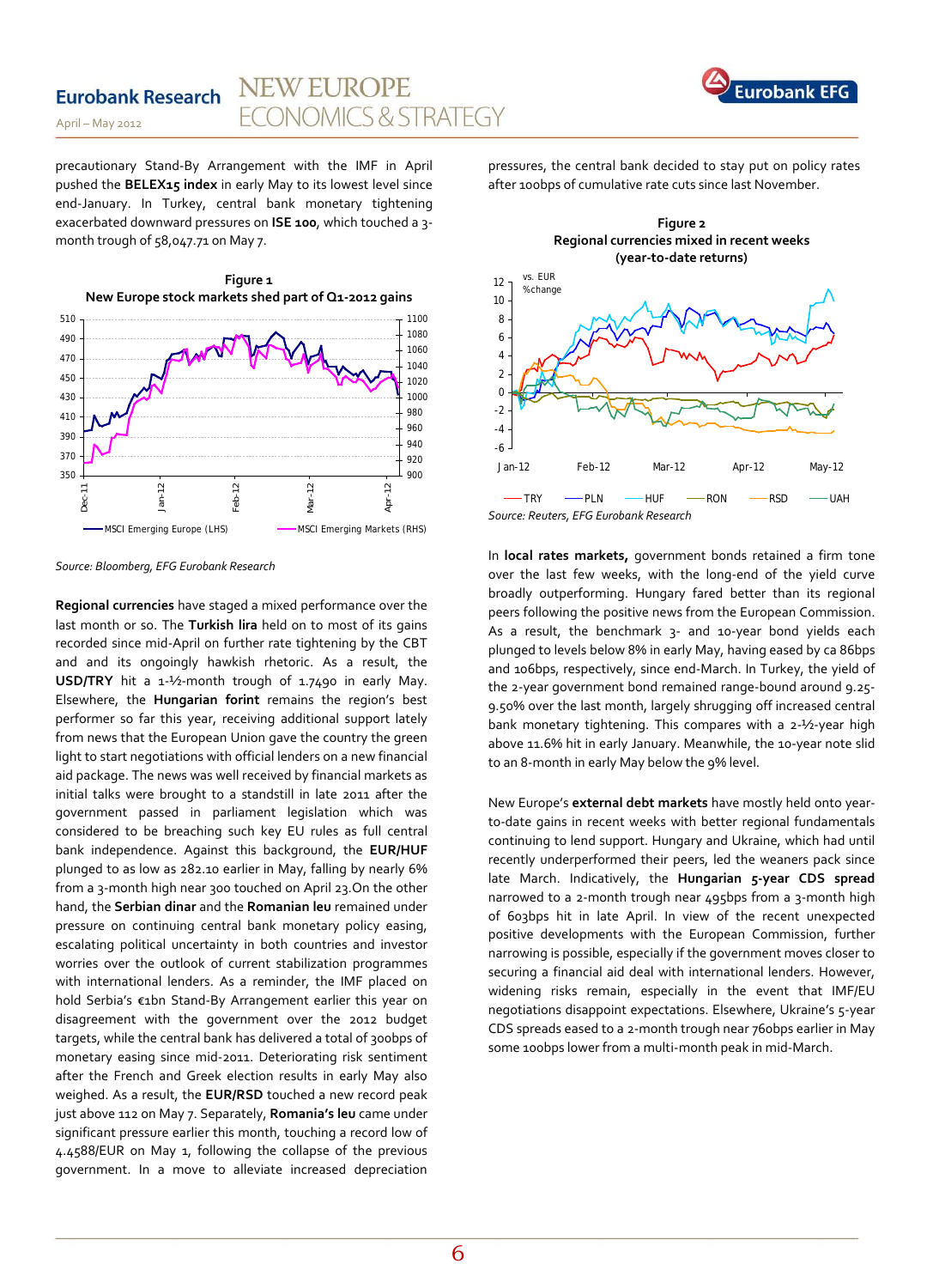### **Eurobank Research**

# **ECONOMICS & STRATEGY**

**NEW EUROPE** 



April – May 2012



*Source: Reuters, Bloomberg, EFG Eurobank Research*

#### **Strategy - Emerging New Europe Markets**

**Regional FX markets:** With the Central Bank of Turkey appearing determined to stick to its hawkish stance on inflation we maintain a constructive view on the lira. Additional monetary tightening is on the cards and a comparatively better domestic growth outlook vs. other EM peers remains a key support factor for the TRY. Against this background, we favor entering **short €/TRY positions**  at current levels around 2.29 with a stop loss at 2.31 and a target of 2.26. We also favor **USD/TRY shorts** at 1.76 with an initial target of 1.74 ahead of the 1.72 level. **In our view, the short** euro trade is likely to outperform that against the USD, as rising euro area worries are likely to keep the single currency under pressure in the coming months Regarding the Serbian dinar, lower policy rates in tandem with ongoing fiscal worries and political uncertainty ahead of the May 6 elections have kept the EUR/RSD rangebound within the 111-112 area in recent weeks. We see limited room for a break of that range, but we would not rule out entering a **small long EUR/RSD position** at current levels with a target of 113.50 and a stop loss below 110.00. We also prefer to stay **sidelined on the Romanian leu** in view of lingering political uncertainty, especially ahead of the November general elections and the June NBR policy meeting.

**In the sovereign credit space**, we maintain our earlier **long Turkish 5-year CDS** recommendation that remains *in the money* (entry level at 230bps, stop loss at the recent low of 210bps and target of 270bps). We reiterate that the recent rally in Turkey's 5 year CDS appears to have been overdone and a new rewidening trend apears possible from both a technical and a fundamental standpoint. We also maintain our **long Hungarian 5-year CDS spread** position (entry level at 545bps, stop loss at 490bps and target at 750bps). Although positive news from the European Commission stirred optimism about a new bailout agreement with official lenders, implementation risks still lie ahead.

Separately, we maintain our earlier (near risk-free) basis trade of going **long 5-year protection on Turkey with a long position in the Turkish USD-denominated 7½% February 2017 bond**,

targeting a tightening towards 30bps from levels slightly below 55bps currently. We also keep our **long Romanian 10-year CDS and buy the Romanian 6 ¾ February 2022 USD-denominated bond** targeting a further narrowing of the basis from levels near 40bps now to 30bps. Finally, we also hold our previous call of going **long 5-year protection on Russia vs. shorting 5-year protection on Poland** at current levels near +10bps (target: -50bps), not far from our +15bps stop loss.

**In local rates markets**, we maintain our (in-the-money) **long position in Polish 2/5 vanilla swaps** at current levels of -3bps, retaining our earlier target of +10bps with a stop loss at -7bps. That is on the basis that the Polish economy will likely outperform most of its regional peers this year on relatively healthier macro fundamentals.

#### **Written by**

**Galatia Phoka Emerging Markets Analyst** [gphoka@eurobank.gr](mailto:gphoka@eurobank.gr)

**Ioannis Gkionis: Research Economist Coordinator of Macro Research** [igkionis@eurobank.gr](mailto:igkionis@eurobank.gr)

**Dr. Stella Kanellopoulou Research Economist**  [skanellopoulou@eurobank.gr](mailto:skanellopoulou@eurobank.gr)

**Special thanks to:** Bilge Gonen Costas Katsileros Konstantinos Dimaresis Mihai Patrulescu Zoran Korac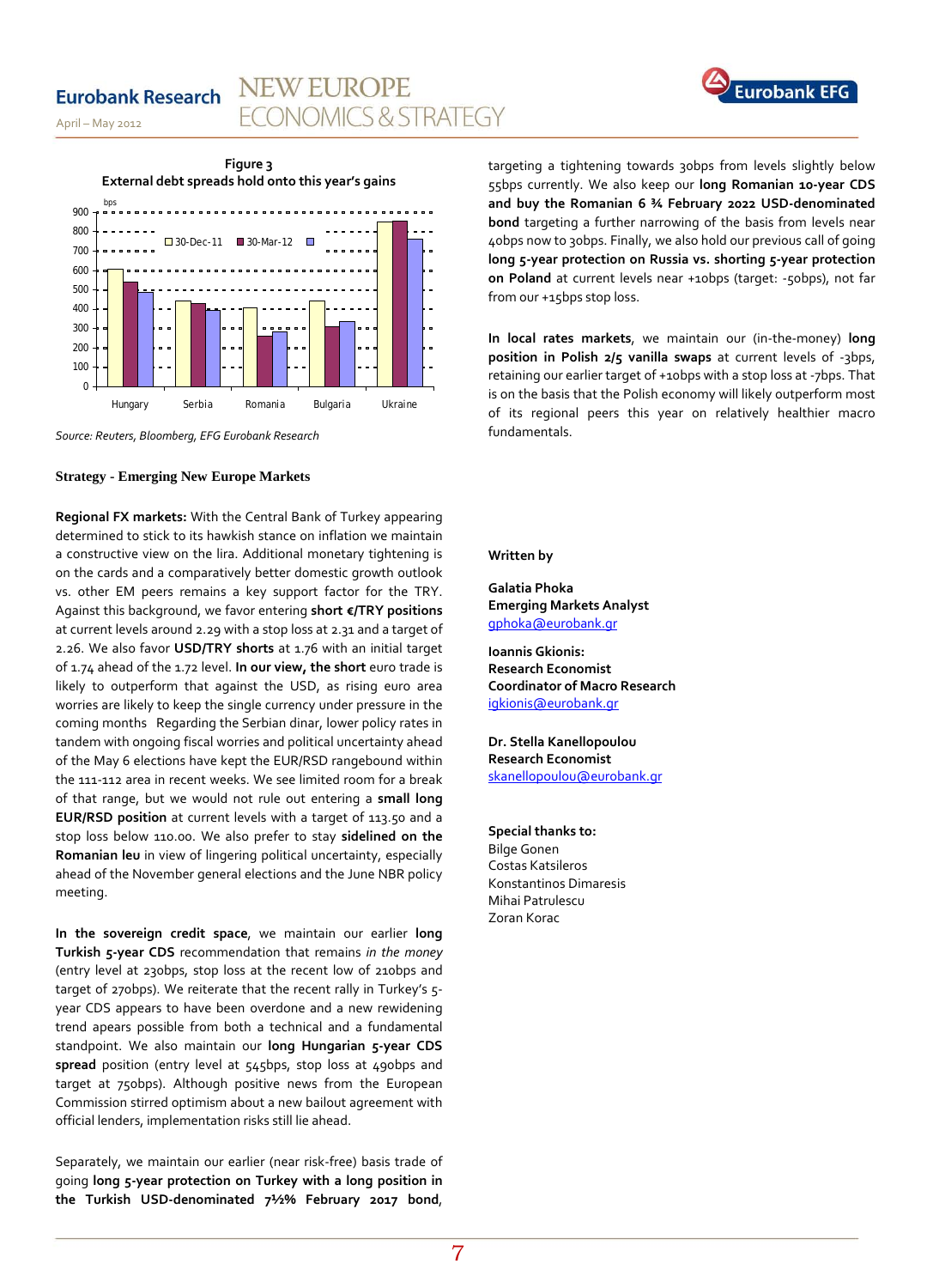

# II. New Europe – Country Analysis: **Bulgaria**

Tapping the international markets after eleven years

- Near-term growth outlook of Bulgaria remained weak on headwinds from the Euroarea sovereign crisis and bad weather conditions: all short-term indicators were in the red in the first two months of 2012
- The government plans to issue Eurobonds after eleven years in May to address the redemption needs of January 2013

### **The government plans to issue Eurobonds at the end of May to address the redemption needs of January 2013**

Bulgaria is about to tap the international markets after eleven years. The cabinet approved the issuance of five or seven year Eurobonds worth €950 mn. The issuance is geared to address the external debt redemption needs (1.8bn Leva-€835 mn) in January 2013. In principle, the budget law allows for the repayment of debt and the projected deficit to be financed through privatization receipts, short-term (up to three years) domestic market denominated securities and a Eurobond placement in the international market.

The decision comes at the right timing. The Ministry of Finance opted for this solution as market conditions are relatively favorable. The latter is illustrated in the EMBIG spreads of around 250bps. Having the second lowest public debt ratio in EU-27 (17% of GDP) and undershooting the fiscal targets (i.e. a deficit of 2.1% of GDP instead of a target of 2.5% in 2011) consistently signals government commitment to fiscal prudence. Moreover, Bulgaria never lost its investment grade credit rating status throughout the post-Lehman Brothers period. In addition, the issuance is going to repair the decline of the fiscal reserve, thus ensuring currency board stability. The fiscal reserve declined further by 25% yoy to BGN 3.8bn in February -below the BGN 4.5bn threshold stipulated in the Budget law.

### **Euroarea sovereign crisis and bad weather conditions weigh negatively on the growth outlook of Q1-2012**

High frequency indicators suggest a weak performance in the first months of 2012. All major indicators were in recessionary territory. Bad weather conditions took their toll on economic activity as well:

| <b>Bulgaria: Eurobank EFG Forecasts</b>        |         |                |        |                   |  |  |
|------------------------------------------------|---------|----------------|--------|-------------------|--|--|
|                                                | 2009    | 2010           | 2011   | 2012f             |  |  |
| Real GDP (yoy%)                                | $-5.5$  | 0.4            | 1.7    | 1.0               |  |  |
| <b>Final Consumption</b>                       | $-7.3$  | 0.5            | $-0.3$ | 0.8               |  |  |
| Gross Capital Formation (Fixed)                | $-17.6$ | $-18.3$        | $-9.7$ | 1.0               |  |  |
| Exports                                        | $-11.2$ | 14.7           | 12.8   | 2.0               |  |  |
| Imports                                        | $-21.0$ | 2.4            | 8.5    | 3.5               |  |  |
| Inflation (yoy%)                               |         |                |        |                   |  |  |
| HICP (annual average)                          | 2.5     | 3.0            | 3.4    | 2.0               |  |  |
| HICP (end of period)                           | 1.6     | 4.4            | 2.0    | 1.8               |  |  |
| Fiscal Accounts (%GDP) - Cash Basis            |         |                |        |                   |  |  |
| General Government Balance                     | $-0.9$  | $-4.0$         | $-2.1$ | $-1.4$            |  |  |
| Gross Public Debt                              | 15.6    | 16.7           | 17.0   | 18.3              |  |  |
| Primary Balance                                | $-0.2$  | $-3.3$         | $-1.4$ | $-0.5$            |  |  |
| <b>Labor Statistics - National Definitions</b> |         |                |        |                   |  |  |
| Unemployment Rate (registered, %)              | 9.1     | 9.2            | 10.4   | 10.0              |  |  |
| Wage Growth (total economy)                    | 11.8    | 6.4            | 9.1    | 3.5               |  |  |
| <b>External Accounts</b>                       |         |                |        |                   |  |  |
| Current Account (% GDP)                        | $-8.9$  | $-1.0$         | 0.9    | 0.5               |  |  |
| Net FDI (EUR bn)                               | 2.4     | 1.2            | 1.3    | 1.5               |  |  |
| FDI / Current Account (%)                      | 78.2    | 321.6          | Nа     | Nа                |  |  |
| FX Reserves (EUR bn)                           | 12.9    | 14.1           | 14.9   | 15.0              |  |  |
| <b>Domestic Credit</b>                         | 2009    | 2010           | Q3 11  | O <sub>4</sub> 11 |  |  |
| Total Credit (%GDP)                            | 79.2    | 76.4           | 72.7   | 74.5              |  |  |
| Credit to Enterprises (%GDP)                   | 49.4    | 48.2           | 46.7   | 48.0              |  |  |
| Credit to Households (%GDP)                    | 28.2    | 26.4           | 24.6   | 24.6              |  |  |
| FX Credit/Total Credit (%)                     | 58.6    | 61.3           | 63.3   | 63.7              |  |  |
| Private Sector Credit (yoy)                    | 4.5     | 2.1            | 3.2    | 3.9               |  |  |
| Loans to Deposits (%)                          | 120.0   | 112.9          | 105.6  | 104.0             |  |  |
| <b>Financial Markets</b>                       | Current | ЗM             | 6М     | 12M               |  |  |
| Policy Rate                                    |         | Currency Board |        |                   |  |  |
| <b>FUR/BGN</b>                                 | 1.96    | 1.96           | 1.96   | 1.96              |  |  |

*Source: National Sources, Eurostat, IMF, Eurobank Research*

 **Industrial Production:** The growth of industrial production has turned negative since December (-1.2% yoy). The downturn has accelerated sharply in February to -1.8% mom/- 4.0% yoy. Apart from lower external demand, conjectural factors such as floods in the beginning of the month came into play.

 **Industrial turnover:** The growth of industrial turnover has landed to single digits compared to 17.2% yoy in 2011. Industrial turnover advanced by 4.9% yoy in February vs. only 3.5% yoy in January. Once again, extreme winter conditions combined with an accident in one of the thermal power plants led to the suspension of electricity exports for a week.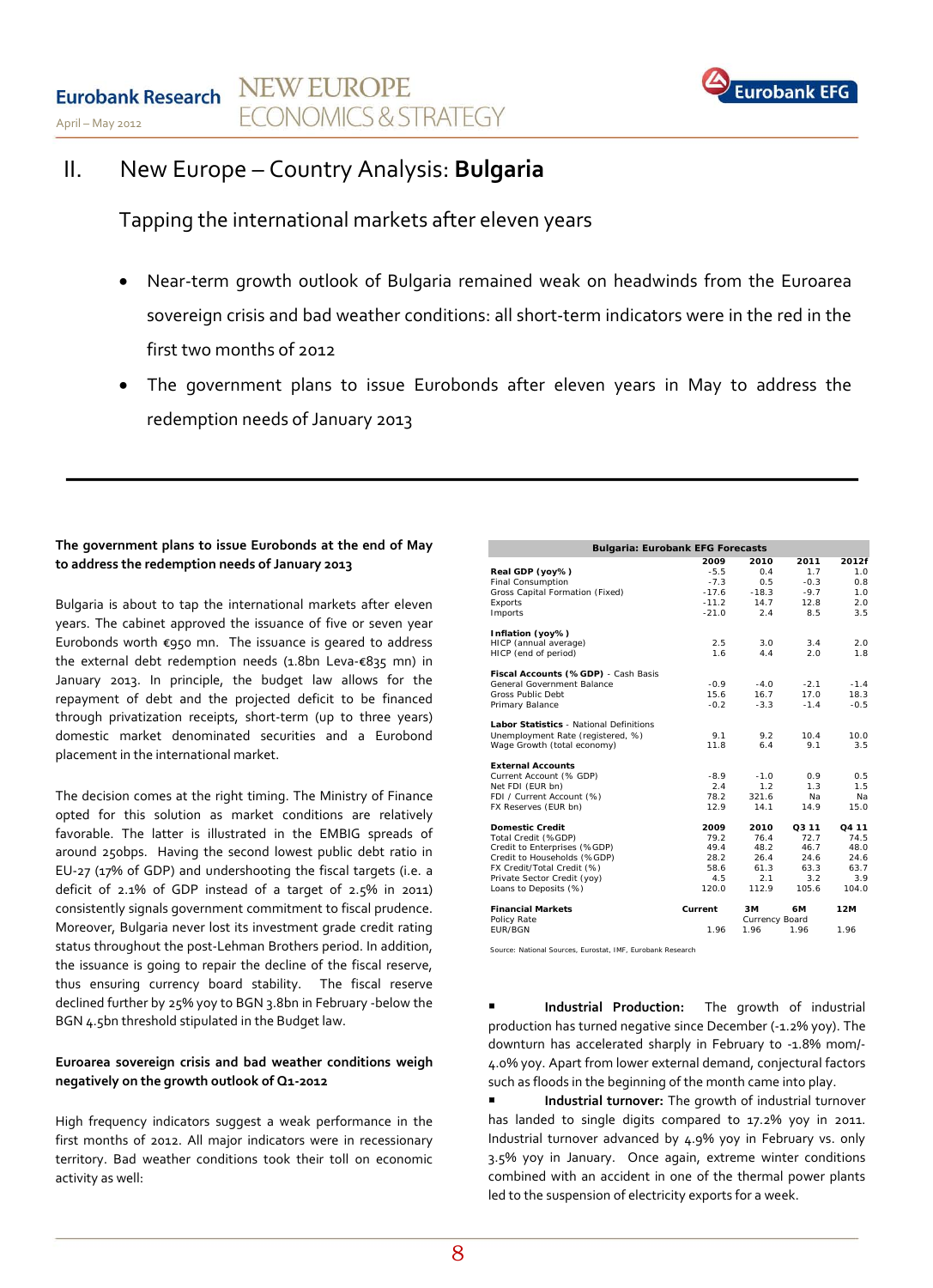#### **NEW EUROPE Eurobank Research** ONOMICS & STRATEGY



April – May 2012

**Retail trade:** Retail sales in volume terms have been declining for eight months in a row. The contraction accelerated to -5.6% yoy in February, after a temporary improvement in December and January because of the Christmas holidays, at the same rate as in last October and November.

 **Business Sentiment:** Despite an improvement in March by 2.3pps, business confidence lies significantly below its last twelve month moving average

 **Exports:** Export activity registered its first negative annual growth rate in last January since 2009. Exports declined by 6.1% yoy in Jan-February, whereas imports expanded by 7.1% yoy in the same period.

 **Current account turned again red in the first two months:** Current account deficit came at 1% of GDP in Jan-Feb vs. a 0.9% surplus in 2011.

#### **Full year growth outlook remains weak given the challenges exporters are going to face in 2012**

Overall, the full year growth performance in 2011 came at 1.7% yoy, up from 0.6% yoy in 2010. In any case, it disappoints expectations of a quick recovery from the recession of 2009. Looking ahead, we have downgraded our forecast for 2012 to 1% from 1.3% earlier. Our forecast is still built upon two assumptions. Firstly, it assumes that there will be another round of painful recession of domestic demand. Thus, the principal growth driver will switch to domestic demand from net exports given that a number of downside risks have started materializing for exporters. Secondly, it assumes a mild recession in Euroarea (our dedicated economists' forecast has been revised downwards to -0.3% in 2012) with no major deleveraging banking sector spillovers in Bulgaria. While the global environment does not bode well, the Euroarea sovereign crisis is the most imminent threat to Bulgaria. Bulgaria is highly dependent on EU, not only in terms of trade and capital flows, but also through banking system interlinkages. In the worst case scenario, an external shock from a prolonged EU debt crisis or a disruption in capital flows could push Bulgaria again in deep recession.





*Source: National Statistics, Eurobank Research*

#### **Written by**

**Ioannis Gkionis Research Economist Coordinator of Macro Research** [igkionis@eurobank.gr](mailto:igkionis@eurobank.gr)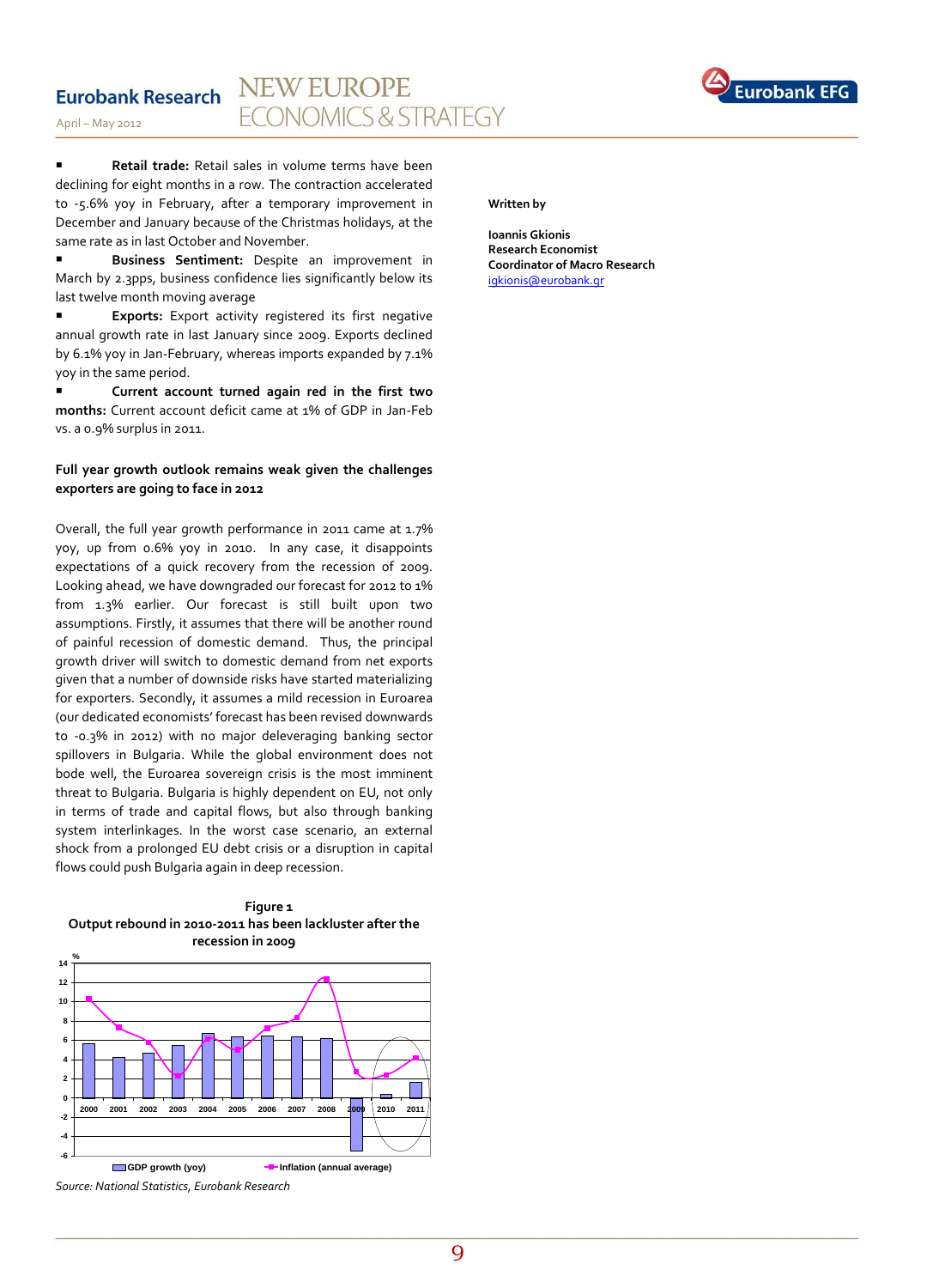

#### **Focus: Latest developments in the Bulgarian banking sector**

#### **Credit conditions remain subdued in Q1:2012**

The pickup of credit activity in December 2011 (1.5%/4.1% mom/yoy) was only temporary, as credit growth decelerated during Q1:2012. On a yearly basis, private sector credit slowed to 3.1% yoy in February 2012, down from 3.9% yoy in the end of 2011 (Figure 1). The slowdown in credit growth came mainly as a result of the contraction in households lending (-0.1%/-0.7% mom/yoy in February 2012). The consumer lending stock has dropped by almost 1% since October 2011, due to the uncertainty about incomes and jobs as well as the negative sentiment stemming from high unemployment.



*Source: Bulgarian National Bank, Eurobank Research* 

In contrast, corporate credit still supports total credit singlehandedly and has been accelerating since September 2010. In February 2012, the corresponding figure stood at -0.13%/5.2% mom/yoy, little down from 1.6%/6.2% mom/yoy in the end of 2011. In terms of currency breakdown, credit in foreign currency has gained further share. It remained high in February 2012 (0.0%/8.0% mom/yoy) compared to November 2011 (0.7%/6.5% mom/yoy), whereas local currency credit further dropped by 0.5%/4.5% mom/yoy.

From a longer term perspective, credit growth has remained subdued since the Lehman Brothers collapse in September 2008, which brought an abrupt end in the lending boom in Bulgaria (Figure 2). Credit growth averaged 6.5% yoy in the period Q4:2008-Q1:2012, while between Q1:2004 and Q3:2008 the corresponding figure ran at 43% yoy (nominal terms). The correlation between GDP and credit growth has been positive between H1:2004 and H2:2008. On the other hand, from July 2009 onwards the correlation turned negative (about -0.6).



*Source: Bulgarian National Bank, Eurobank Research*

**Figure 3 Local currency deposits**



*Source: Bulgarian National Bank, Eurobank Research* 

### **Deposit growth accelerated in Q1:2012 with local currency deposits as a major contributor**

Deposit growth remained robust in Q1:2012. The figure remained unchanged at 0.0%/12.0% mom/yoy in February 2012, marginally down from 2.8%/12.8% mom/yoy in December 2011 (Figure 3). The locomotive for this are deposits in Leva, instead of foreign exchange. Local currency deposits represented 53.4% of total in February 2012, whereas the corresponding ratio in February 2011 stood at 49.9%. In addition, it is very encouraging that deposits in foreign currency were relatively stable (- 1.0%/5.0% mom/yoy).

Breaking down the components of deposit dynamics, households' deposits increased by 14.1% yoy in February 2012, down from 14.4% yoy the previous month. Likewise, non financial corporations' deposits followed a similar trend, as the figure increased by 9.1% yoy, down from 10.3% yoy in January 2012. Note that in the long term, deposits have increased significantly by 32% since September 2008 cumulatively, as households and corporates have started to save more and pay back their debts.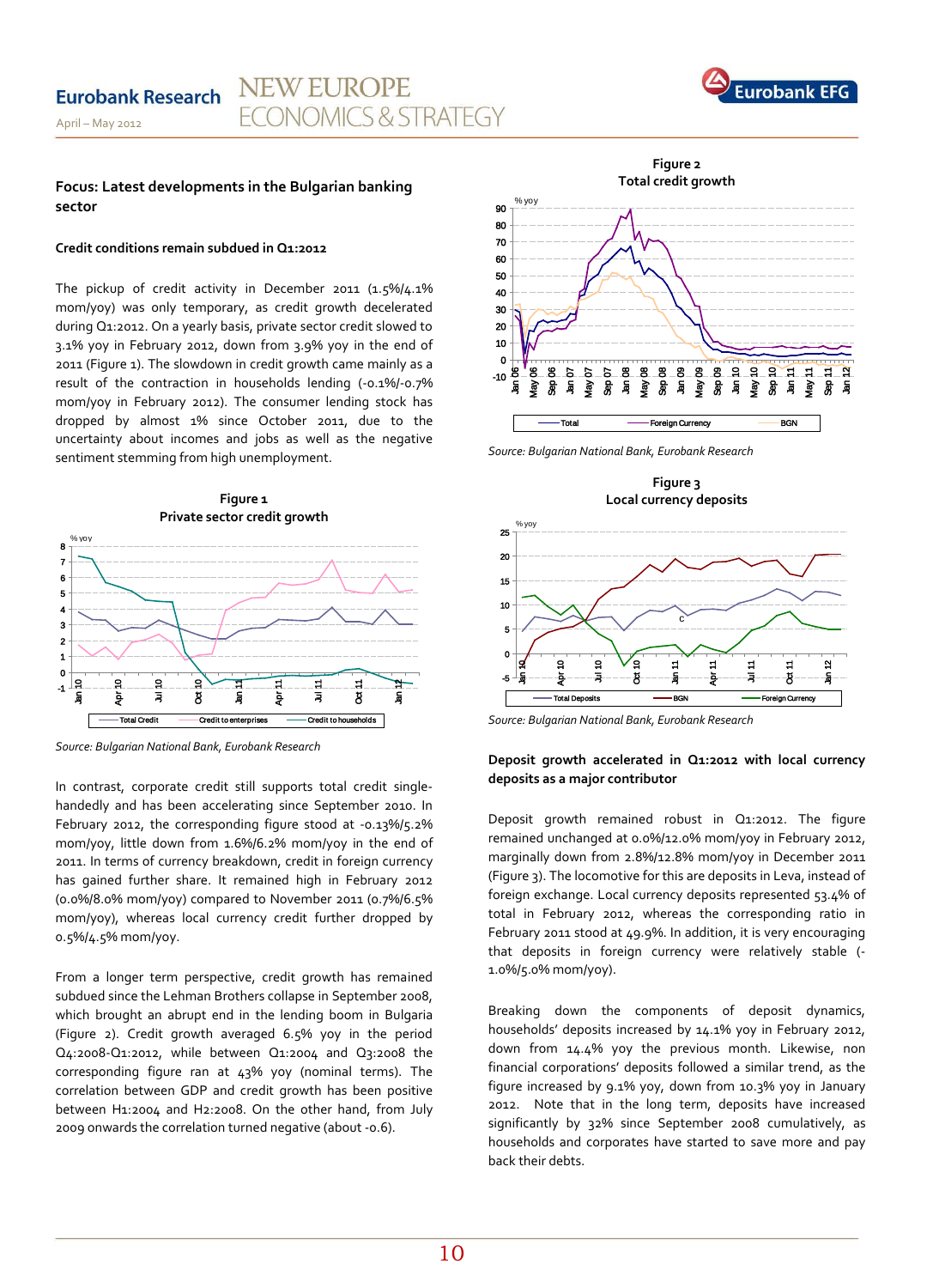

#### **Although NPLs peaked in Q4:2011, the financial soundness of the banking sector remains overall healthy**

Following the crisis of 2008/2009, NPLs increased rapidly across countries of Eastern Europe and reached high levels compared to those prior to the financial crisis. NPLs problems became more pronounced in those countries where the recession was particularly deep and where the pre-crisis credit boom had been more rapid. In Bulgaria, Non-Performing-Loans (loans overdue more than 90days) to total loans ratio climbed to 14.93% at the end of 2011 compared to 11.9% in the end of 2010. The figure remained the second highest in December 2011 among those of New Europe's countries (Figure 4).



*Source: Central Banks, Eurobank Research* 

Bulgaria's banking system remains well-capitalized. Total capital adequacy ratio stood at 17.53% in Q4:2011, slightly lower than 17.75% in Q3:2011; Tier I capital adequacy ratio also remained high, at 15.74% at the end of 2011. Bulgaria's banking sector is still profitable. Although the profits were lower by almost 5% compared to Q4:2010, Bulgarian banks achieved a BGN 586mn (€299mn) net profit in Q4:2011. In addition, the ratio of liquid assets to total liabilities has improved. In December 2011, it stood at 25.57%, increased by almost 5% in comparison to last year's figure. The locomotive for this are both the modest lending growth and the healthy deposit expansion. As a result, the loans-to-deposits ratio dropped from 123.32% in November 2008, the highest level of the decade, to 101.8% in February 2012, the lowest level since Q1:2008.

#### **Written by**

**Marialena Anyfanti Junior Economic Analyst** [v-manyfanti@eurobank.gr](mailto:v-manyfanti@eurobank.gr)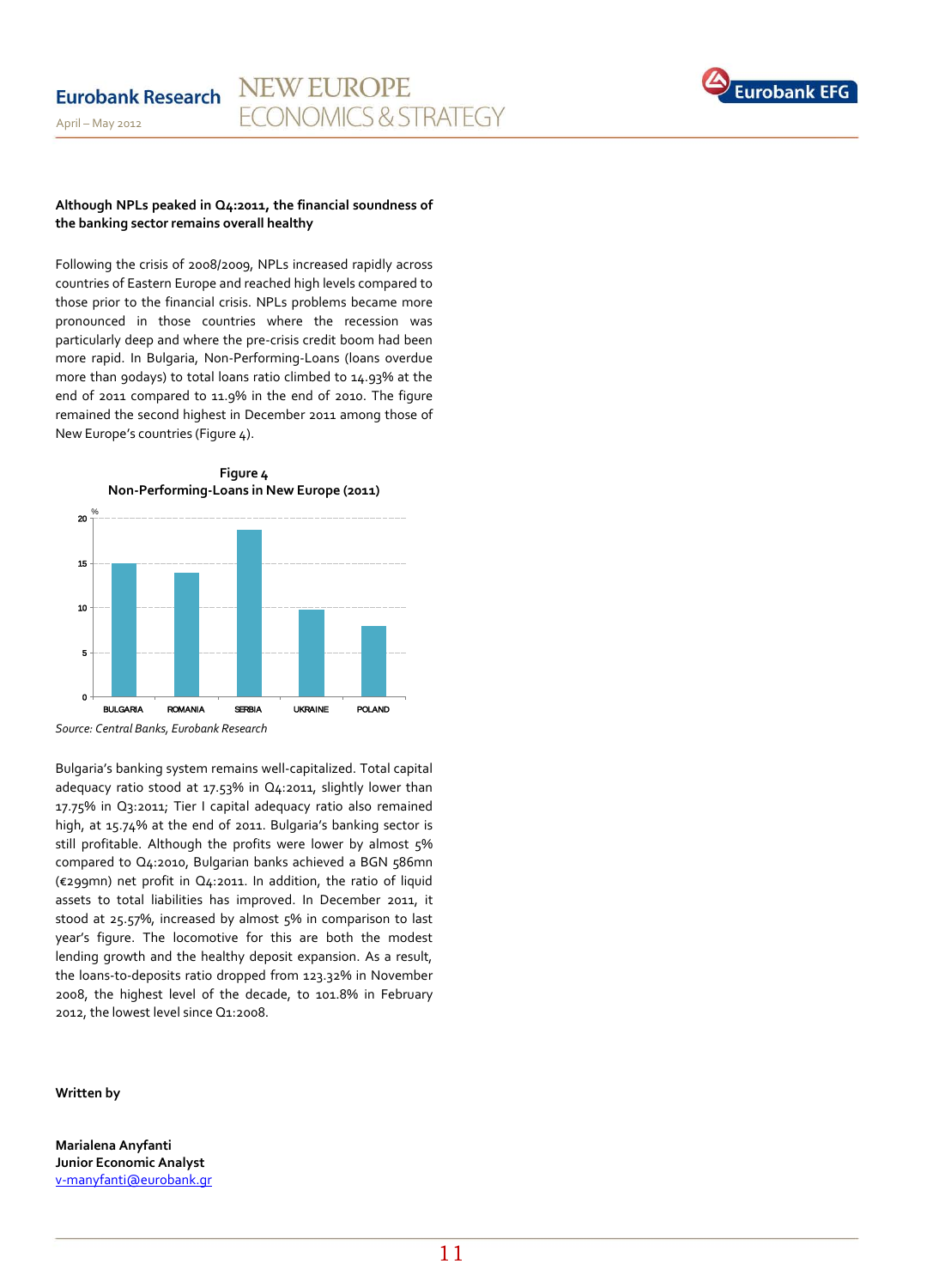

# II. New Europe – Country Analysis: **Poland**

Polish economy still resilient but exhibiting preliminary signs of slowdown

- Deeper than expected slowdown in industrial production; it expanded by just 0.7% yoy in March
- Inflation has started to ease; it stood at 3.9% yoy in March
- Key policy rate should remain unchanged on signs of economic slowdown coupled with inflation ease
- Both lending and deposits growth in positive territory

### **Polish economy shows the first signs of slowdown**

Poland's resilience was confirmed by Q4-11 data, with the economy growing by 4.3% yoy. However, the more recent activity data have been disappointing. Industrial production expanded by an unexpectedly low rate of 0.7% yoy in March from 4.6% yoy recorded in February and 9.1% yoy in January. (Figure 1) What's more, PMI slowed to 49.2% in April from 50.1% in March.



*Source: National Bank of Poland, Eurobank Research*

Household consumption also showed the first signs of slowdown; this was not surprising taking into account conditions in the labour market and the credit condition tightening. The labour market has deteriorated further with unemployment rising to 13.3% in March and employment slowing to 0.6% at the same month. Moreover, wage growth was subdued; it stood at just

| <b>Poland: Eurobank EFG Forecasts</b>   |         |        |        |        |  |  |  |
|-----------------------------------------|---------|--------|--------|--------|--|--|--|
|                                         | 2009    | 2010   | 2011   | 2012f  |  |  |  |
| Real GDP (% yoy)                        | 1.6     | 3.9    | 4.3    | 3.1    |  |  |  |
| Private Consumption                     | 2.1     | 3.2    | 3.1    | 3.0    |  |  |  |
| Government Consumption                  | 2.1     | 4.3    | $-0.8$ | 0.5    |  |  |  |
| Gross Capital Formation                 | $-11.5$ | 9.3    | 10.0   | 7.0    |  |  |  |
| Exports                                 | $-6.8$  | 12.1   | 7.3    | 6.0    |  |  |  |
| Imports                                 | $-12.4$ | 13.9   | 5.9    | 5.8    |  |  |  |
| Inflation (% yoy)                       |         |        |        |        |  |  |  |
| CPI (annual average)                    | 3.5     | 2.6    | 4.3    | 3.5    |  |  |  |
| CPI (end of period)                     | 3.5     | 3.1    | 4.6    | 3.2    |  |  |  |
| Fiscal Accounts (% GDP)                 |         |        |        |        |  |  |  |
| General Government Balance              | $-7.3$  | $-7.8$ | $-5.1$ | $-3.4$ |  |  |  |
| Gross Public Debt (ESA95 definition)    | 50.9    | 54.9   | 55.0   | 54.9   |  |  |  |
| Gross Piblic Debt (national definition) | 49.9    | 52.8   | 53.5   | 53.5   |  |  |  |
| Labor Statistics (%)                    |         |        |        |        |  |  |  |
| Unemployment Rate (% of labor force)    | 11.0    | 12.1   | 12.4   | 12.0   |  |  |  |
| Wage Growth (private sector - average)  | 5.2     | 4.2    | 5.2    | 4.5    |  |  |  |
| <b>External Accounts</b>                |         |        |        |        |  |  |  |
| Current Account (% GDP)                 | $-3.9$  | $-4.6$ | $-4.3$ | $-4.0$ |  |  |  |
| Net FDI (bn EUR)                        | 6.0     | 2.5    | 6.6    | 6.0    |  |  |  |
| FDI / Current Account (%)               | 76.9    | 40.6   | 65.0   | 60.0   |  |  |  |
| FX Reserves (bn EUR)                    | 55.2    | 70.0   | 60.0   | 74.8   |  |  |  |
| <b>Domestic Credit</b>                  | 2009    | 2010   | O3 11  | O4 11  |  |  |  |
| Total Credit (% GDP)                    | 53.1    | 55.4   | 58.7   | 59.0   |  |  |  |
| Credit to Enterprises (% GDP)           | 16.1    | 15.2   | 16.3   | 16.6   |  |  |  |
| Credit to Households (% GDP)            | 31.6    | 34.2   | 35.9   | 35.5   |  |  |  |
| FX Credit/Total Credit (%)              | 30.2    | 30.8   | 32.5   | 32.5   |  |  |  |
| Private Sector Credit (% yoy)           | 7.2     | 8.9    | 14.3   | 13.5   |  |  |  |
| Loans to Deposits (%)                   | 102.6   | 102.4  | 106.5  | 105.2  |  |  |  |
| <b>Financial Markets</b>                | Current | 3M     | 6М     | 12M    |  |  |  |
| Policy Rate                             | 4.50    | 4.50   | 4.50   | 4.50   |  |  |  |
| <b>FUR/PLN</b>                          | 4.16    | 4.10   | 4.20   | 4.10   |  |  |  |

Source: NBP, EcoWin, Bloomberg, Eurobank Research

3.8% yoy in March. In addition, as a result of household incomes decline, retail sales slowed to 10.7% yoy in March. Although this figure looks impressive, it reflects mainly sales of investment goods related to Euro 2012 and the recent consumption boom.

Overall, we expect Poland to continue to outperform the rest of Central Europe, driven by investment growth ahead of Euro 2012 football championship and EU funds on infrastructure. However, the economy has started to show the first signs of slowdown as private consumption, which was the main engine of growth since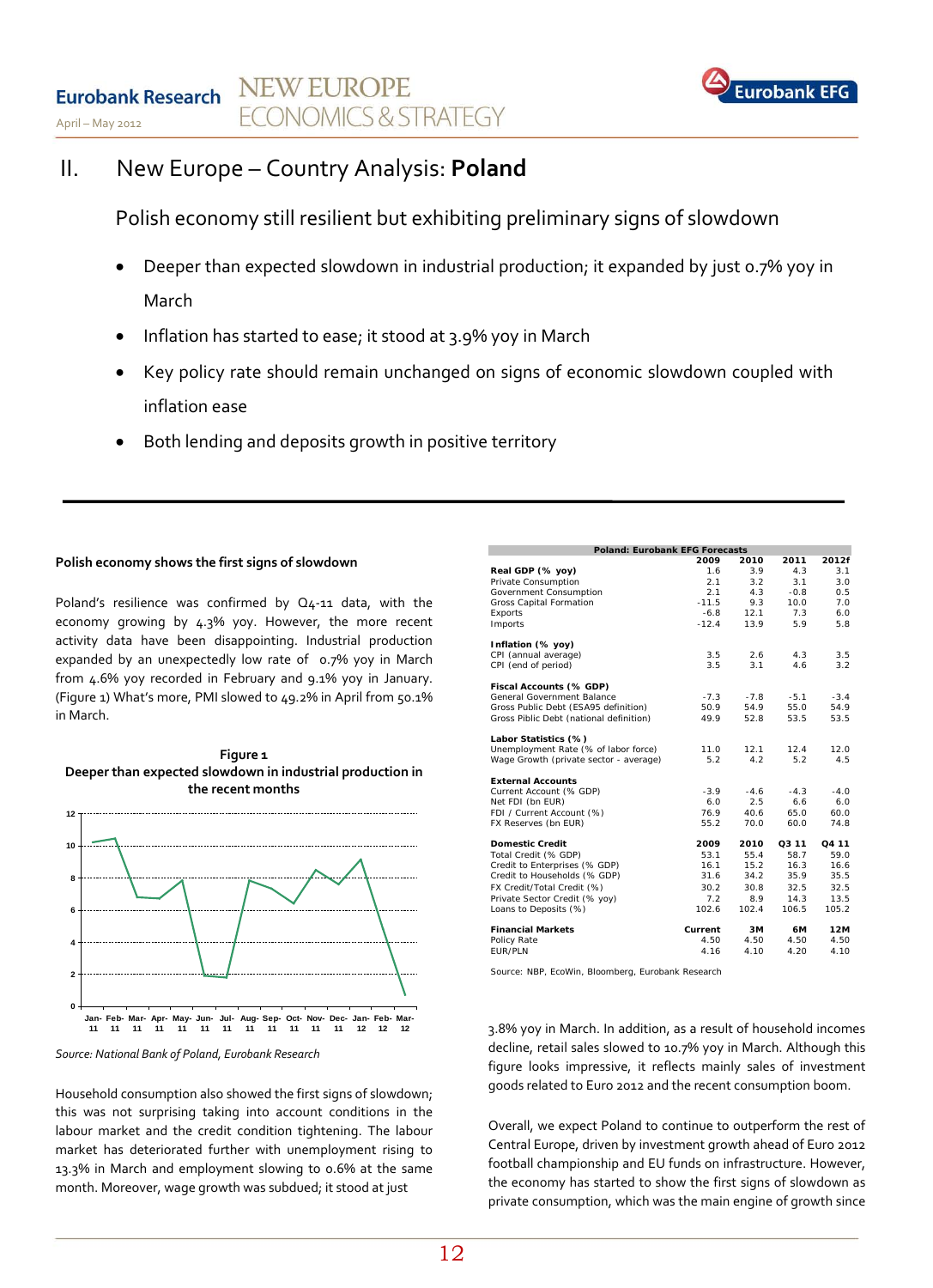#### **NEW EUROPE Eurobank Research ONOMICS & STRATEGY**



April – May 2012

2010, has weakened and fiscal consolidation curbs domestic demand. We have pencilled a 3.1% yoy GDP growth in 2012 with risks to the downside should the Euro-zone economy fails to stabilise.

#### **Inflation has started to ease**

Headline inflation slowed to 3.9% yoy in March from 4.3% yoy in February. This reading was the lowest in a year. Moreover, core inflation (measure which excludes food and energy prices) slowed to 2.4% yoy in March from 2.6% yoy in the prior month. (Figure 2)

Total credit has decreased since last December; it contracted by 15% year-to-March, reflecting the credit conditions tightening. Yet, in March it grew by 0.7% mom and 12.2% yoy. Household credit contracted by 1.5% year-to-March while corporate lending remained flat during the same period. On the other hand, total deposits grew by 6.9% yoy in March. Consequently, loans to deposits ratio stood at 104.5% in March.

**Written by**

**Dr. Stella Kanellopoulou Research Economist**  [Skanellopoulou@eurobank.gr](mailto:Skanellopoulou@eurobank.gr)



*Source: National Bank of Poland, Eurobank Research*

We expect inflation to pick up a little in the coming months ahead of the Euro 2012 which the country co-hosts in June. However, this will likely be limited and temporary. Overall, we anticipate headline inflation to start converging slowly towards the target's upper limit (of 3.5% yoy) until the end of 2012 as price pressures should remain limited in an environment of subdued growth.

### **Monetary policy on hold on signs of economic slowdown coupled with inflation ease**

The National Bank of Poland (NBP), after having raised the key policy rate by 100bps between January and June last year, it has since remained on hold. Yet, MPC's (Monetary Policy Committee) rhetoric turned more hawkish than previously without ruling out interest rate hikes in the coming months. However, recent data suggest that downside risks to growth are more serious than previously anticipated. At the same time, inflation outlook has improved. In all, we foresee, in line with financial markets, the key policy rate to remain unchanged at 4.50% for the remainder of the year.

### **Both credit and deposits are growing in annual terms**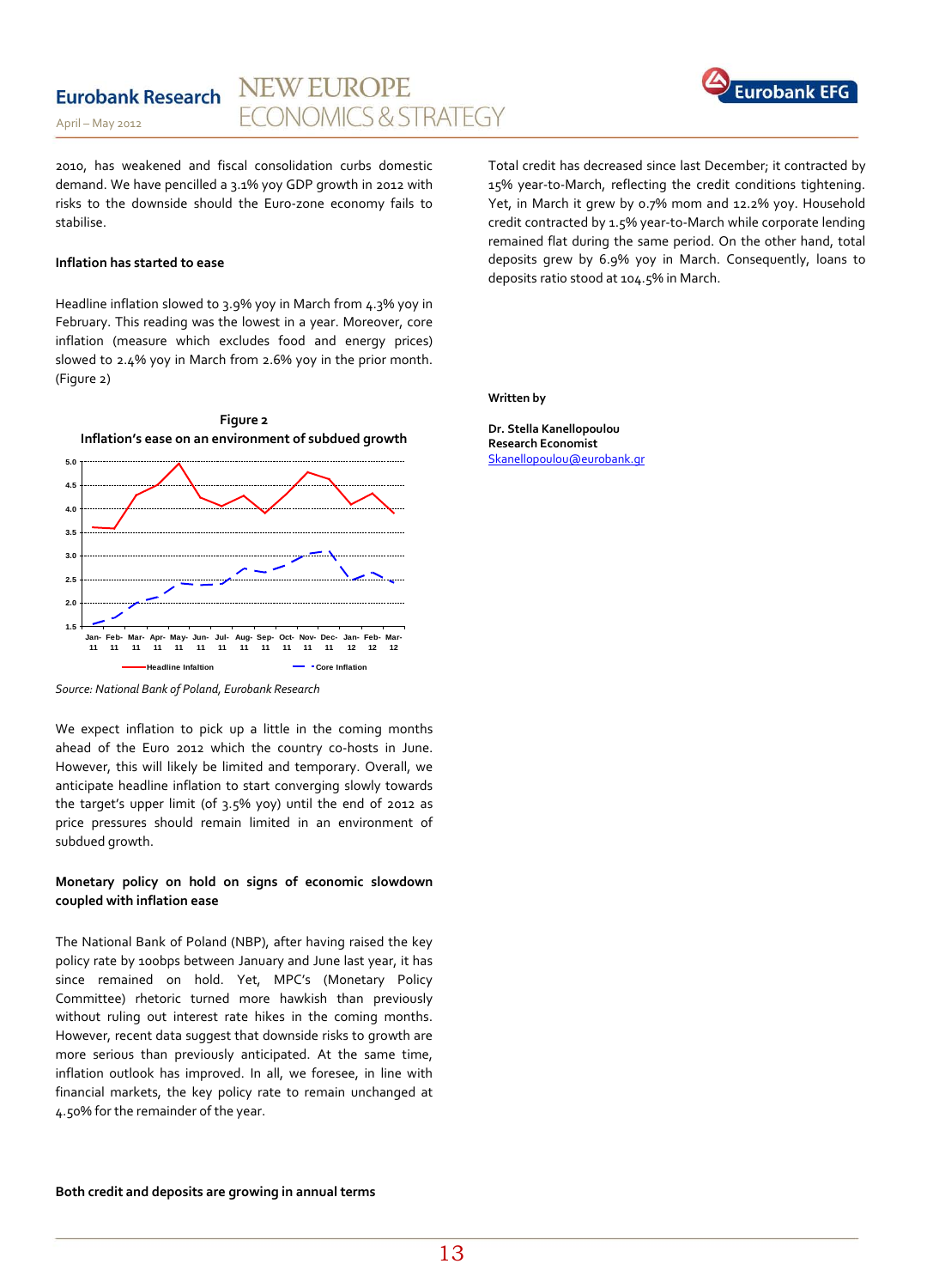

# II. New Europe – Country Analysis: **Romania**

No confidence vote unexpectedly brings down the Romanian government

- The Romanian government was toppled unexpectedly on April 27th by a 4 votes margin, two months after it took office, following a no confidence vote in Parliament
- The new government presented its programme in the parliament. Upon negotiations with IMF, the fiscal target of 2012 has been upwardly revised to 2.2% of GDP
- Recent high frequency data overstate the slowdown of the Romanian economy because of bad weather conditions so that the medium term growth outlook remains positive
- Financial stability concerns prompt Central Bank to maintain interest rates unchanged at 5.25%

### **Romanian government collapsed after an opposition motion of no confidence passed in parliament**

The Romanian government was toppled unexpectedly on April 27th, two months after it took office, following a no confidence vote in Parliament. The motion passed with a majority of 235 MPs (4 more than required) from the opposition Social-Liberal Union and last minute defections from the ruling Democratic Liberal Party-**PDL**. Note that the Social-Liberal Union was formed by the national liberal party-**PNL**-and Romanian social democrats-**PSD.** 

Political volatility had a negative impact on domestic financial markets. Initially, the EUR/RON pair traded in a volatile session at levels around 4.39 at the same day vs. 4.37 in late hours on April 26. The pressure from the political fall out had led leu to depreciate as much as 4.44. On May  $7^{\text{th}}$ , EUR/RON had reached 4.41, still above the threshold of 4.40. Year-to-date, the leu has depreciated by ca 2.1% against the euro on a cumulative basis.

Outgoing Prime Minister, Mihai-Razvan Ungureanu, was unable to fend off defections in the coalition that allowed his predecessor, Emil Boc, to survive 10 such motions in 2010-2011. Mr. Boc resigned in February 6, after violent protests broke out in Bucharest. Emil Boc's government introduced in July 2011 (and consequently implemented) a highly-unpopular fiscal austerity package, consisting of, among other measures: (i) a 25% cut in public-sector wages; (ii) a 5ppt VAT hike to 24%; and (iii) more than 100k lay-offs in the broader public sector.

| Romania: Eurobank EFG Forecasts      |         |        |        |        |  |  |
|--------------------------------------|---------|--------|--------|--------|--|--|
|                                      | 2009    | 2010   | 2011   | 2012f  |  |  |
| Real GDP (yoy%)                      | $-6.6$  | $-1.6$ | 2.5    | 1.0    |  |  |
| Real Domestic Demand                 | $-12.0$ | $-1.5$ | 2.8    | 0.7    |  |  |
| Consumption                          | $-7.4$  | $-1.3$ | 0.4    | $-0.5$ |  |  |
| Investment                           | $-28.1$ | $-2.1$ | 2.6    | 5.5    |  |  |
| Exports                              | $-6.4$  | 14.0   | 11.7   | 5.0    |  |  |
| Imports                              | $-20.5$ | 11.9   | 11.2   | 6.5    |  |  |
| Inflation (yoy%)                     |         |        |        |        |  |  |
| CPI (annual average)                 | 5.6     | 6.1    | 5.8    | 3.5    |  |  |
| CPI (end of period)                  | 4.9     | 8.0    | 3.1    | 3.4    |  |  |
| Fiscal Accounts (%GDP, Cash Basis)   |         |        |        |        |  |  |
| General Government Balance           | $-7.3$  | $-6.4$ | $-4.2$ | $-3.0$ |  |  |
| Gross Public Debt                    | 30.0    | 37.3   | 39.5   | 41.0   |  |  |
| Labor Statistics (annual avg,%)      |         |        |        |        |  |  |
| Unemployment Rate (% of labor force) | 7.8     | 7.0    | 5.1    | 6.5    |  |  |
| Wage Growth (total economy)          | 8.4     | 2.5    | 4.9    | 5.8    |  |  |
| <b>External Accounts</b>             |         |        |        |        |  |  |
| Current Account (%GDP)               | $-4.2$  | $-4.4$ | $-4.3$ | $-4.7$ |  |  |
| Net FDI (EUR bn)                     | 3.0     | 1.8    | 1.4    | 2.5    |  |  |
| FDI / Current Account (%)            | 72.3    | 40.5   | 31.7   | 37.0   |  |  |
| FX Reserves (EUR bn)                 | 30.9    | 36.0   | 37.2   | 35.0   |  |  |
| Domestic Credit (end of period)      | 2009    | 2010   | O3 11  | O4 11  |  |  |
| Total Credit (%GDP)                  | 50.2    | 52.7   | 52.3   | 50.6   |  |  |
| Credit to Enterprises (%GDP)         | 19.6    | 20.4   | 20.8   | 19.9   |  |  |
| Credit to Households (%GDP)          | 20.4    | 19.9   | 19.0   | 18.0   |  |  |
| FX Credit/Total Credit (%, private)  | 60.1    | 63.0   | 63.6   | 63.4   |  |  |
| Private Sector Credit (yoy)          | 0.9     | 4.7    | 6.5    | 6.6    |  |  |
| Loans to Deposits (%)                | 130.6   | 137.7  | 140.0  | 141.9  |  |  |
| <b>Financial Markets</b>             | Current | 3M     | 6М     | 12M    |  |  |
| Policy Rate                          | 5.25    | 5.25   | 5.00   | 5.00   |  |  |
| <b>FUR/RON</b>                       | 4.40    | 4.40   | 4.45   | 4.45   |  |  |

*Source: National Sources, Eurostat, IMF, Eurobank Research & Forecasting*

Social and political pressures to restore public wages have been on the rise lately, especially since 2012 is an election year. President Basescu reiterated on April 25 that the government needs to reverse public wage cuts effectively from June. From his part, the outgoing Prime Minister promised recently that the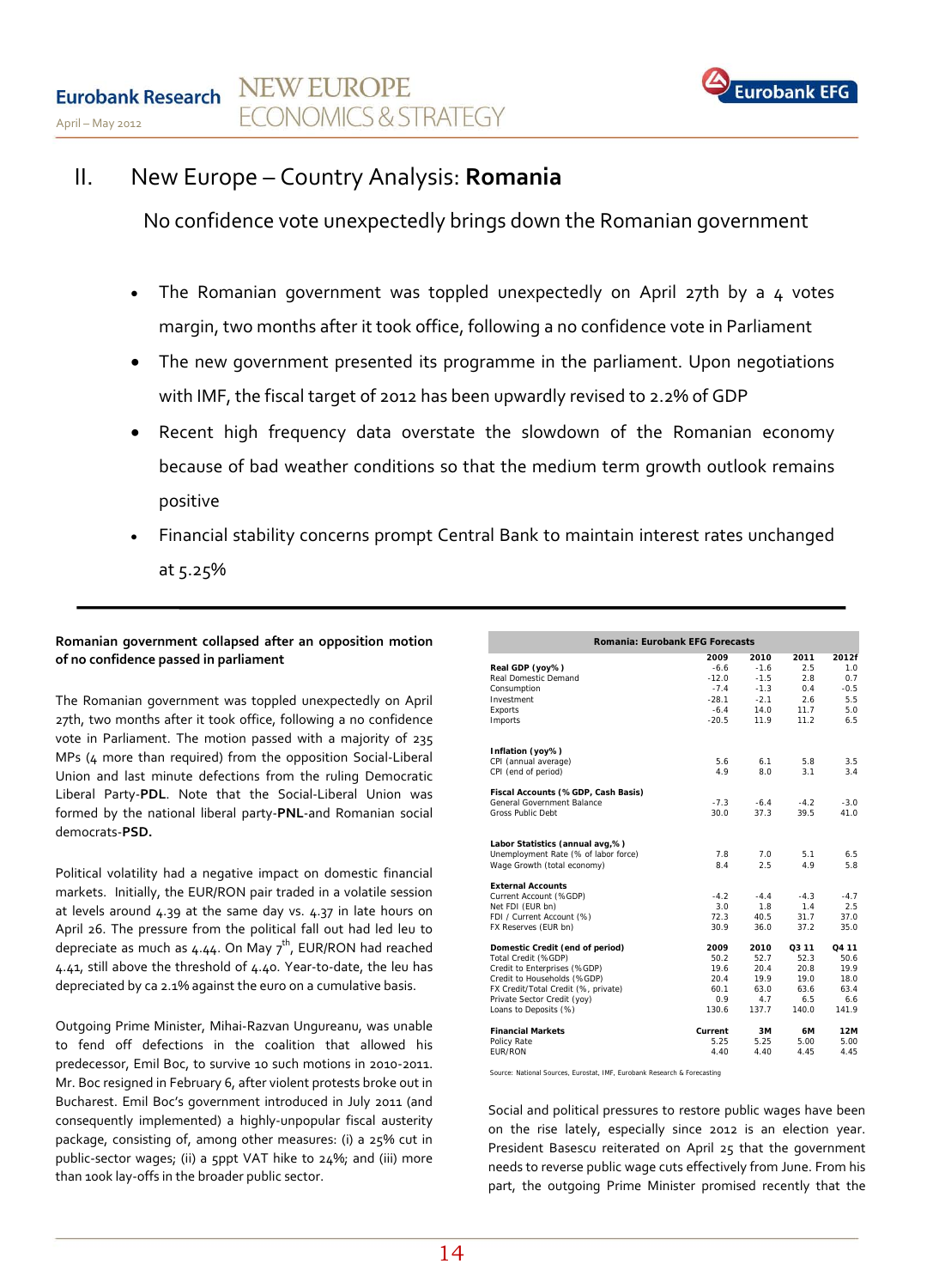

Cabinet would discuss the issue with the IMF during a regular review of the present programme.

The opposition Social-Liberal Union now holds the majority in Parliament. According to the Romanian constitution, President Basescu (who is in office since 2009 by the support of **PDL)**  nominated a new Prime Minister who will need to gain parliamentary backing. The required procedure proved straight forward and swift, although the risk of political acrimony and a tense domestic political environment remains, at least for the short-term. Opposition leader, Victor Ponta (PSD), took the nomination as Prime Minister, as was widely expected, and presented a new cabinet. The new cabinet presented its programme in the parliament

### **The new government presented its programme in the parliament. Upon negotiations with IMF, the fiscal target of 2012 has been upwardly revised from 1.9% to 2.2% of GDP**

Romania is currently running a €5bn two-year precautionary arrangement with the IMF and the EU, following expiration of an earlier regular Stand By arrangement in March 2011. The Romanian government has already completed successfully four reviews under the present programme without making any use of the designated funds so far. The fifth review of the current programme started on April 24 and was about to finish on May 7. The review was postponed until the formation of a new government.

Upon the formation of the new cabinet and further negotiation between the government and the IMF, an agreement was reached on the revision of the fiscal target of 2012. The outgoing coalition government had targeted a general government deficit of 1.9% of GDP on a cash basis (2.1% including IMF approved offbudget expenditures) in 2012. The budget deficit target (in cash terms) was increased from 1.9% to 2.2% of GDP in order to create room for public wages to rise. The public wages will be restored to the level before the 2010 cut (a measure that will cost 0.4% of GDP) and the health contributions (which were incorrectly calculated and amount to 0.1% of GDP) will be returned to pensioners. Nevertheless, the fiscal deficit target in ESA95 terms remained unchanged at 3% of GDP.

The budget execution data bring the fiscal deficit to 0.6% of GDP in Q1, in line with the full year target. The consolidated budget deficit reached RON 3.40bn in Q1. Consolidated budget revenues in January-March 2012 stood at RON 45.7bn, up by 9.9% yoy in nominal terms, while consolidated budget expenses stood at RON 49.1bn, up by 4.9% in nominal terms compared to a year earlier.

The new government under the leadership of the social democrats-**PSD and Prime Minister designate**, Mr. Victor Ponta, presented its programme in the parliament. The document reflects the government commitment and support for the continuation of the IMF precautionary programme. On the other hand, the risk of fiscal slippage in view of the heavy election calendar in 2012 (local elections in June-parliamentary elections in December) is material. The rating agencies (Fitch and Moody's), have already warned about the risks of a downgrade in the long term credit rating if fiscal slippages are generated in the future.

#### **Romanian economy in much better shape now than in the pre-crisis period**

Having emerged from an earlier recession, the economy expanded by 2.5% in 2011, for the first time since 2008. Our GDP forecast in 2012 stood at 1% subject to downside risks due to the Euroarea sovereign crisis. Inflation declined to 3.1%YoY last December, a historical low, coming in well within the NBR's respective target range (3% +/- 1%YoY). At the same time, the current account deficit ended at 4.2% of GDP, far from the unsustainable pre crisis levels. Romania has made visible progress in fiscal consolidation in the last couple of years, managing to reduce the general government deficit (on a cash basis) from 7.3%-of-GDP in 2009 to 4.2%-of-GDP year amid a highly uncertain domestic economic environment.

*Written by:*

**Ioannis Gkionis Research Economist Coordinator of Macro Research** [igkionis@eurobank.gr](mailto:igkionis@eurobank.gr)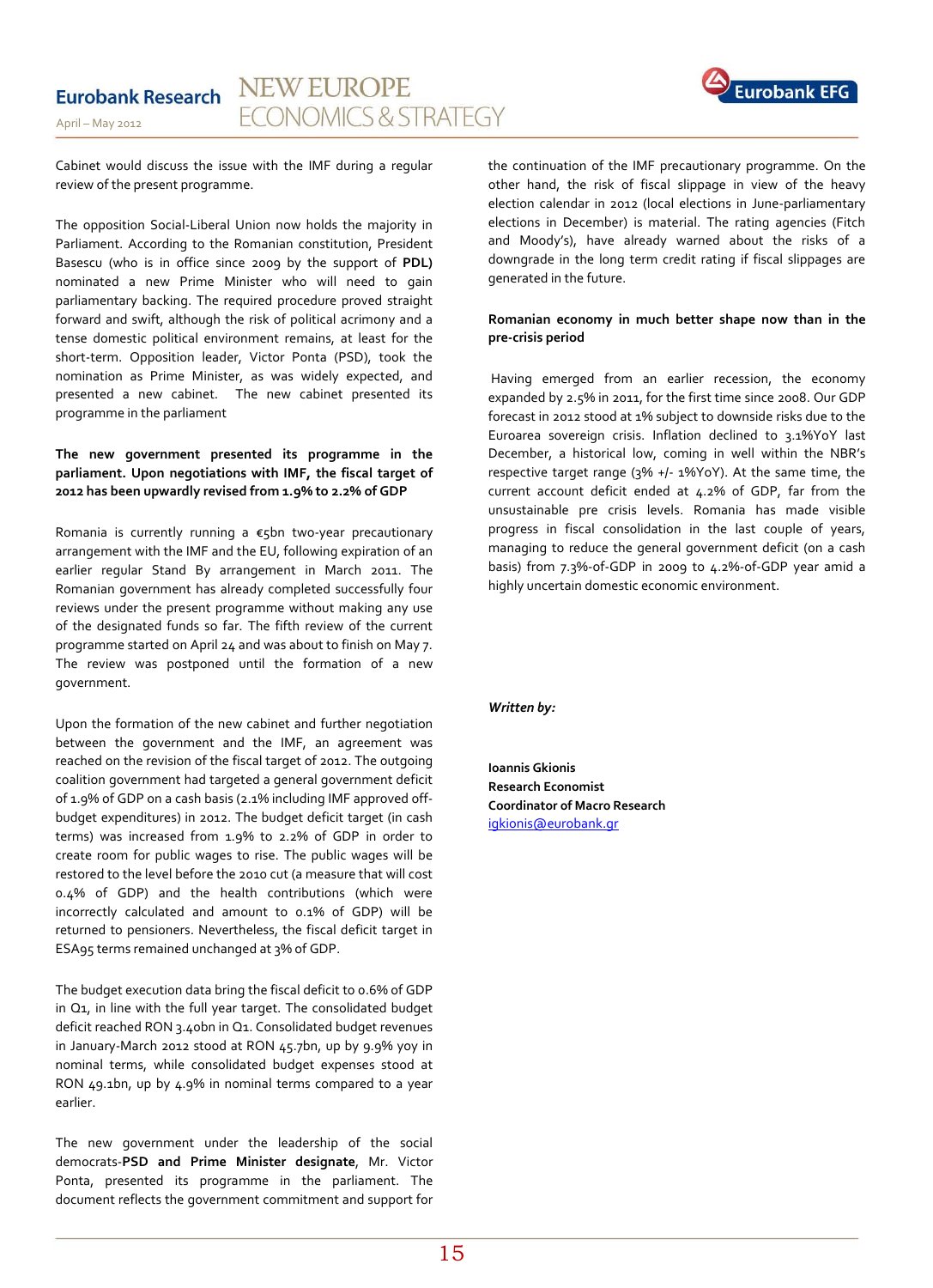

#### **Focus: Growth outlook: Bad weather leads to sharp slowdown of economic activity. However, medium term growth outlook remains positive**

The Romanian winter turned particularly harsh starting from February. Heavy snowfalls and snowstorms as well as low temperatures took their toll on infrastructure and significantly slowed down economic activity.

Industrial production, retail sales shrank 1.4% and 2.5% respectively while construction increased 1.6% due to civil engineering works.. Subsequently, there is a material risk of the economy shrinking for a second consecutive quarter on a seasonally adjusted basis (also referred to as technical recession). However, we believe talks of a double-dip recession in Romania are premature. The contraction of economic activity came as a direct result of two consecutive exogenous shocks: the strong agricultural output in Q3.2011 created a negative base effect in Q4.2011, while the harsh winter conditions lead to a slowdown of activity in Q1.2012.

Aggregate industrial production shrank by 1.4% in February. However, the aggregate numbers also reflect a surge in the production of electricity and gas which increased by +14.9% compared with the previous month on seasonally adjusted data. Mining and quarrying recorded the sharpest decline –7.5% mom– , while manufacturing shrank by 2.3% (Figure 1).





*Index, 2005=100, seasonally adjusted data Data Source: Eurostat*

Encouragingly, the dynamics of sentiment indicators have remained stable in spite of these adverse shocks. The confidence indicator for Romania's industrial sector – as measured by the European Commission Managers' surveys has been recovering since September 2011 and reached 49.4 points in April 2012, albeit remaining below the critical level of 50 points which points towards contraction of the sector. Similarly, production expectations for the months ahead improved from 51.35 points in October 2011 to 55.9 points in April 2012.

However, the medium term outlook remains mildly contractionary as Europe's economy slips further into recession. The annual growth rate of new orders for the external market has been ebbing away since Q3.2011 and has now fallen to negative levels for the first time since January 2009: -1.3% in February (Figure 2).





*Index, 2005=100, seasonally adjusted data, 6-month lagged data for BCI Data Source: Eurostat, European Commission*

Construction of new residential buildings also shrank in the first two months of the year with a reading of -2.4% yoy in February, after having picked up quickly in the last quarter of 2011 (14.5% yoy in December). However, we believe this sharp slowdown has also been influenced by the harsh winter conditions. Business managers in the construction sector indicated that the role of weather as a deterrent of their activity has increased by 36% mom in February. Against this backdrop, we expect to observe a mild rebound of construction activity in the forthcoming months.

Retail sales appear to have been equally affected by the harsh winter. The sector contracted by 2.5% in February compared with to the previous month on a seasonally adjusted basis. Moreover, we have observed a sharp divide between sales of food, which increased by 3% mom, and non-food products, which shrank by 4.9% mom. This pattern was most likely formed by consumers stockpiling food ahead in anticipation of the snowfalls.

Similarly to industrial production, sentiment indicators have remained relatively stable. The intention to make major purchases increased by 1% mom in February, while the perceived financial situation of the representative household increased by 1.8% mom.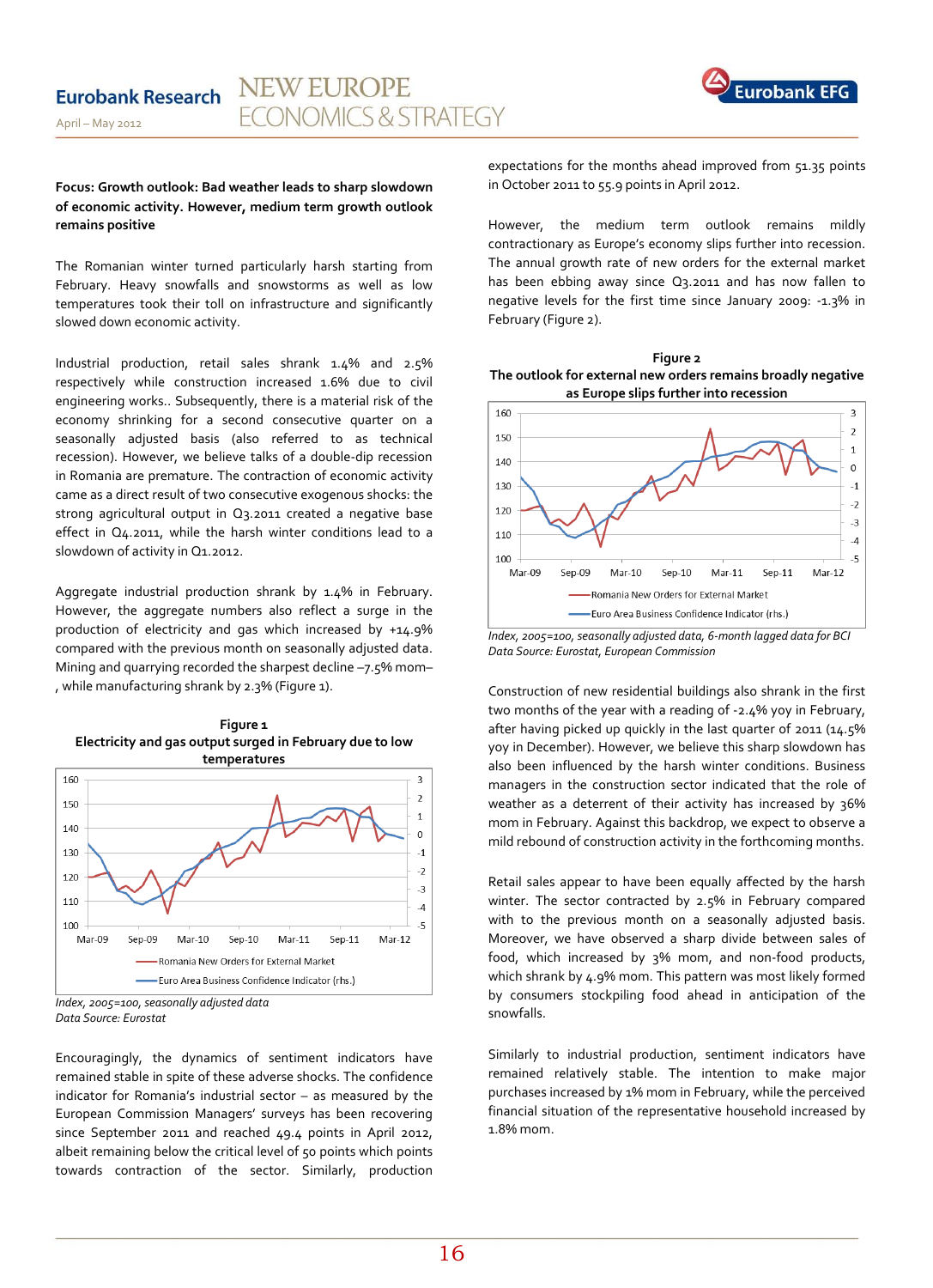## **Eurobank Research**





Cumulatively, we believe recent data overstate the slowdown of the Romanian economy and that the medium term growth outlook remains positive.

### **Monetary policy: Inflation rate falls to historic lows, but concerns regarding financial stability prompt a pause of the NBR's policy relaxation**

The adverse weather also had repercussion on the inflationary environment. Food prices increased by 1.2% mom in February, the sharpest rise in the past 12 months. Nevertheless, headline inflation declined to 2.6% in February and 2.4% in March on the back of a favorable statistical base effect.

Even though the March figure is the lowest inflation level ever recorded in Romania, it still marks a 0.4pp overshooting of the NBR's February inflation forecast (2% for the end of Q1.2012). However, CORE3 inflation has come in lower than the Bank's February forecast at 2.1% vs. 2%.

These dynamics show that underlying inflationary pressures remain low in spite of the higher than expected headline figure. Moreover, we estimate headline inflation will end the year within the NBR's target interval of 3% ±1pp even after accounting for adverse shocks.

While the inflationary environment remains broadly benign, financial volatility has grown in recent weeks. The no confidence vote and the formation of a new government have amplified the volatility of capital flows and subsequently the exchange rate.

Against this backdrop, the NBR has decided to adopt a prudent position and paused its rate cutting cycle. The relaxation of monetary policy had begun in November 2011 and consisted of four consecutive rate cuts of 25bp each to 5.25%. The effect on interbank rates was further amplified by regular liquidity injections through REPO operations. Subsequently, the 3 Month ROBOR rate fell from 6.1% in November 2011 to 4.5% at the end of April 2012.

The NBR's stance on inflation remains dovish. However, the bank's communiqué signaled an increasing focus on maintaining financial stability. We believe the Central Bank has adopted a wait-and-see approach in order to avoid increasing the volatility of capital flows.

We believe this wait-and-see approach is also justified by recent changes of inflationary expectations. European Commission surveys show that perceived price trends over the last 12 months and expectations for the next 12 months have increased since the beginning of 2012 (Figure 3).

Should financial volatility recede and inflationary expectations stabilize, we believe there is a significant chance for the NBR to resume its rate cutting cycle as early as June.





*Balance of positive answers Data Source: European Commission*

*Written by:*

**Mihai Patrulescu Economist**  [Mihai.Patrulescu@bancpost.ro](mailto:Mihai.Patrulescu@bancpost.ro)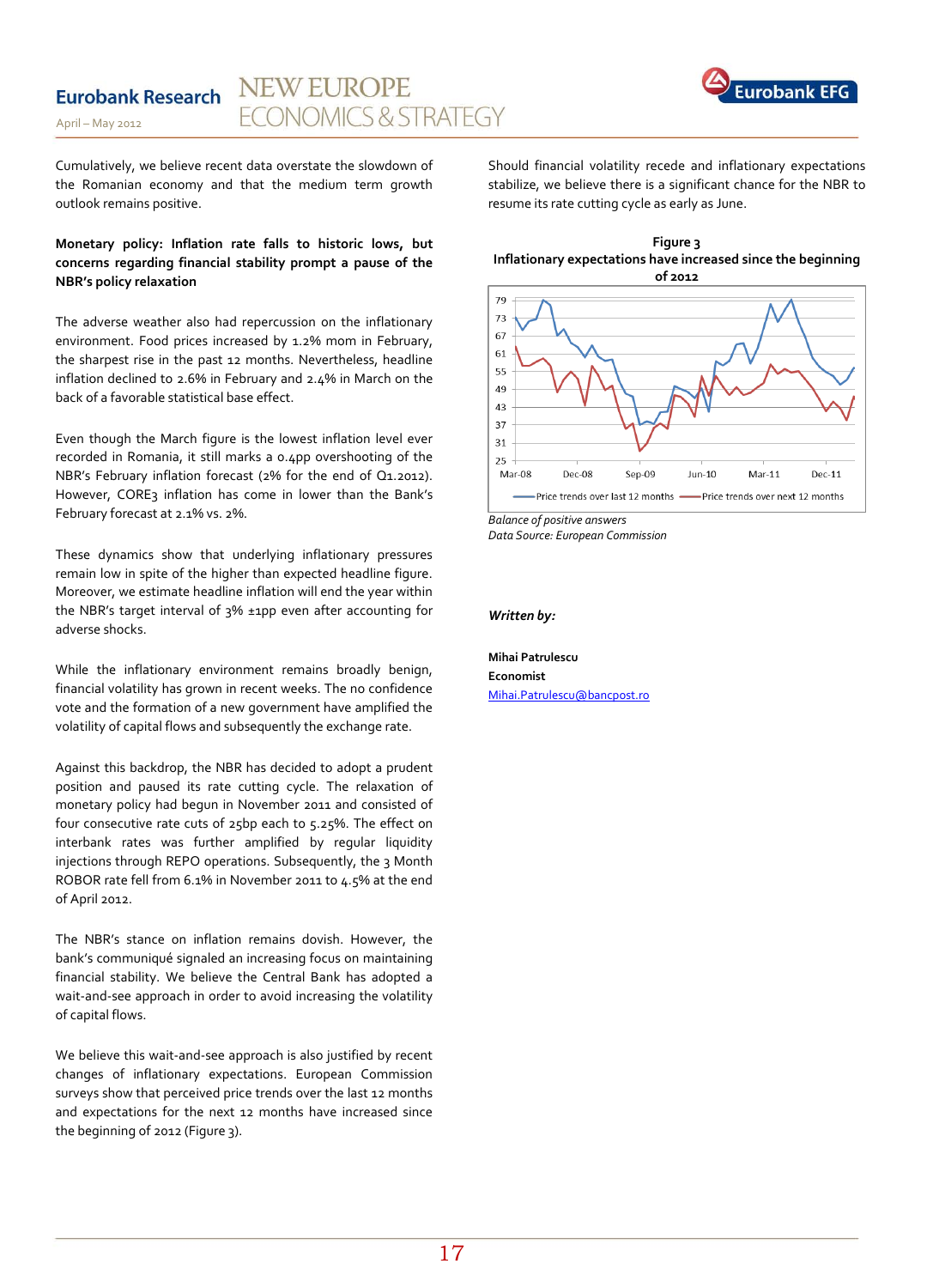

# II. New Europe – Country Analysis: **Serbia**

A challenging domestic macroeconomic outlook

- Presidential elections are going to be held together with parliamentary and local elections on May 6th ; Opinion polls bring the ruling Democratic Party (DS) in the second place against its main rival Serbian Progressive Party (SNS)
- Revised fourth quarter output performance disappoints: GDP growth came at -0.3% qoq /+0.4% yoy, down from 0.7% yoy in the third
- The Central Bank maintained interest rates unchanged at 9.5% in April for a third month in a row and mobilized the tool of required reserves on top of significant FX intervention to address local currency weakness

### **President Boris Tadic resignation from his post paves the way**  for Presidential elections on May 6<sup>th</sup>, at the same time with **parliamentary and local elections**

Presidential elections will be held together with parliamentary and local elections on May  $6^{th}$ . In an attempt to improve the electoral chances of the ruling Democratic Party (DS) in the forthcoming parliamentary elections, President Tadic stepped down on April  $4^{th}$ . The presidential term was officially scheduled to expire in February 2013, eight months from now. His main opponent, Mr Tomislav Nikolic, leader of the main opposition Serbian Progressive Party (SNS**)** is ahead in polls by a close margin of two percentage points. As no candidate is expected to win an outright majority in the first round, a second round will take place on May 20<sup>th</sup>. In case the incumbent pro European president is re-elected, this would be his third term in office. On the other hand, his main rival Mr Tomislav Nikolic, has differentiated himself significantly from the hard-line, anti-EU and pro-Russian position he supported in the elections of 2008, as part of the agenda of his former party (SRS-Serbian Radical Party).

### **The new coalition government will be confronted with significant challenges in the post-election landscape**

On the parliamentary elections front, the Serbian Progressive Party (SNS**)** still leads the public opinion polls. However, after the approval of EU candidate status for Serbia on March  $1^{st}$ , the margin has slightly closed in favor of the ruling Democratic Party (DS) from around 7pps in late December to 5pps in late April. In any case, the probability of a single party government in

| Serbia: Eurobank EFG Forecasts           |                |             |             |                   |  |  |  |  |  |  |
|------------------------------------------|----------------|-------------|-------------|-------------------|--|--|--|--|--|--|
| Real GDP (yoy%)                          | 2009<br>$-3.5$ | 2010<br>1.0 | 2011<br>1.7 | 2012f<br>0.5      |  |  |  |  |  |  |
| Inflation (yoy%)                         |                |             |             |                   |  |  |  |  |  |  |
| CPI (annual average)                     | 8.1            | 6.2         | 11.2        | 5.5               |  |  |  |  |  |  |
| CPI (end of period)                      | 6.6            | 10.3        | 7.0         | 6.0               |  |  |  |  |  |  |
| Fiscal Accounts (%GDP)                   |                |             |             |                   |  |  |  |  |  |  |
| General Government Balance               | $-4.5$         | $-4.6$      | $-4.8$      | $-4.4$            |  |  |  |  |  |  |
| Gross Public Debt                        | 38.2           | 44.8        | 47.9        | 44.5              |  |  |  |  |  |  |
| Labor Statistics (%)                     |                |             |             |                   |  |  |  |  |  |  |
| Unemployment Rate (%of labor force, ILO) | 16.9           | 19.2        | 23.0        | 19.0              |  |  |  |  |  |  |
| Wage Growth (total economy)              | $-3.3$         | 7.5         | 11.2        | 5.0               |  |  |  |  |  |  |
| <b>External Accounts</b>                 |                |             |             |                   |  |  |  |  |  |  |
| Current Account (% GDP)                  | $-7.2$         | $-7.6$      | $-9.1$      | $-8.5$            |  |  |  |  |  |  |
| Net FDI (EUR bn)                         | 1.4            | 0.9         | 1.8         | 1.0               |  |  |  |  |  |  |
| FDI / Current Account (%)                | 65.9           | 41.3        | 61.6        | 75.0              |  |  |  |  |  |  |
| FX Reserves (EUR bn)                     | 10.6           | 10.0        | 12.1        | 10.5              |  |  |  |  |  |  |
| <b>Domestic Credit</b>                   | 2009           | 2010        | Q3 11       | O <sub>4</sub> 11 |  |  |  |  |  |  |
| Total Credit (%GDP)                      | 51.8           | 61.6        | 59.0        | 59.8              |  |  |  |  |  |  |
| Credit to Enterprises (%GDP)             | 29.7           | 34.4        | 32.8        | 33.6              |  |  |  |  |  |  |
| Credit to Households (%GDP)              | 17.3           | 19.1        | 18.2        | 18.2              |  |  |  |  |  |  |
| Private Sector Credit (yoy)              | 14.3           | 26.2        | 6.7         | 5.9               |  |  |  |  |  |  |
| Loans to Deposits (%)                    | 126.9          | 144.3       | 143.9       | 141.9             |  |  |  |  |  |  |
| <b>Financial Markets</b>                 | Current        | 3M          | 6М          | 12M               |  |  |  |  |  |  |
| Policy Rate                              | 9.50           | 9.00        | 9.00        | 9.00              |  |  |  |  |  |  |
| <b>FUR/RSD</b>                           | 111.83         | 115.00      | 115.00      | 115.00            |  |  |  |  |  |  |

*Source: National Sources, IMF, Eurobank Research & Forecasting*

the new 250 seats parliament is practically non existent. The election law provides proportional representation and no party is expected to collect the required amount of votes to reach majority. The most probable scenario would be for a new pro-European government coalition to be formed under the leadership of Democratic Party (DS) and a number of smaller parties as was the outcome in the previous elections.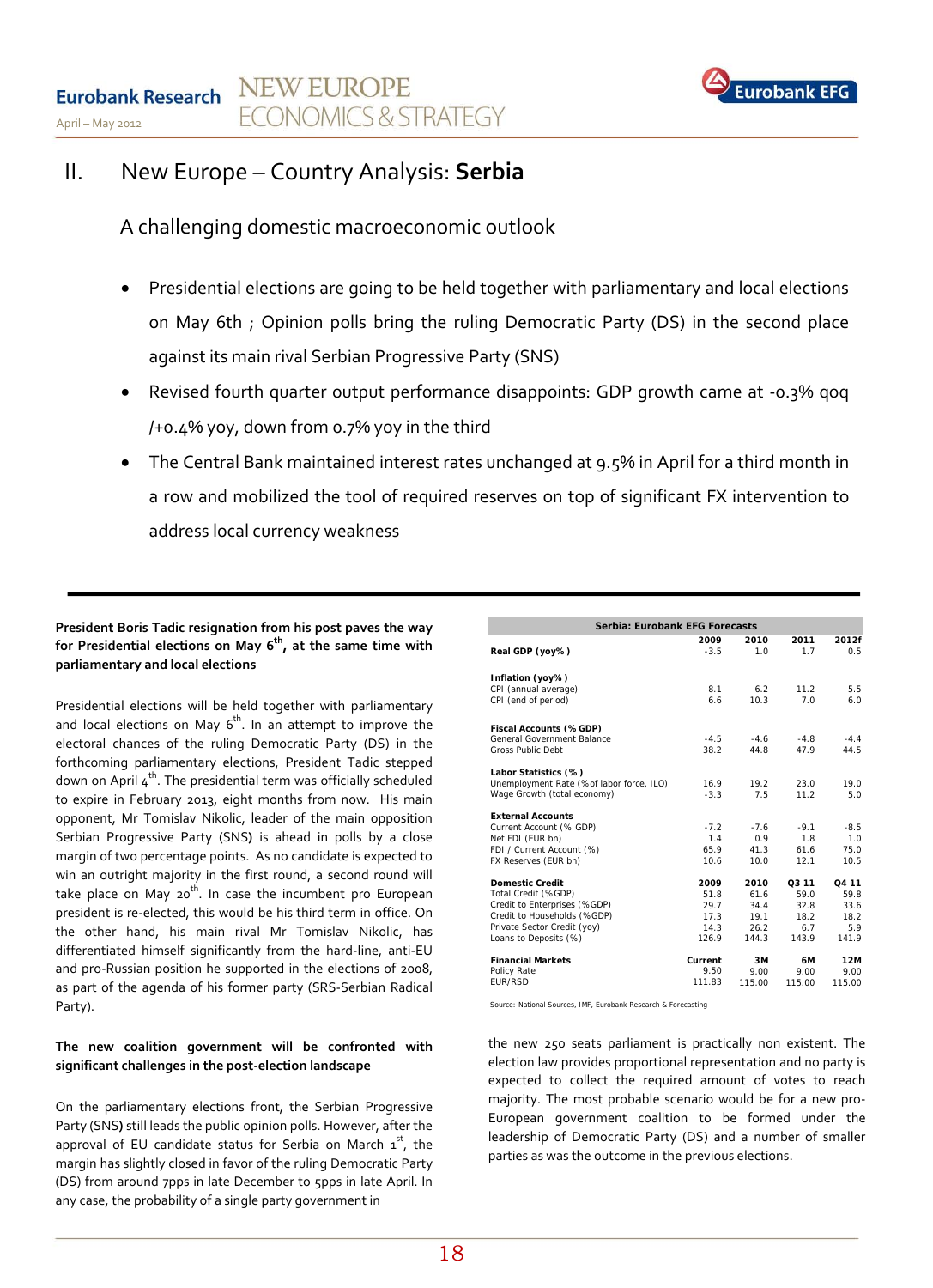# **Eurobank Research**

April – May 2012



The new cabinet will be confronted with significant challenges in the post-election landscape. The new coalition government will have to present a revised budget and introduce spending cuts in order to bring the fiscal deficit again within the targets agreed with the IMF (4.25% of GDP fiscal deficit target for 2012, 1% for debt guarantees) before the freezing of the precautionary agreement.

**Disappointing fourth quarter performance pulls down the full year estimate in 2011 at 1.6%; Preliminary Central Bank estimate brings output contraction to -1.5% yoy in the first quarter of 2012**

The revised data of the last quarter confirmed that Serbian economy registered a very poor performance in Q4-2011. GDP growth slowed to 0.4% yoy in Q4, compared to 0.7% yoy in Q3. On a qoq seasonally adjusted basis, output contracted by 0.3% qoq in Q4 after contracting by 0.7% qoq in Q3. As a result, Serbia is in recession from a technical point of view. Despite the slowdown in the growth environment in the 2H-2012, the full year output growth came at 1.6% yoy in 2011 compared to 1% in 2010. The main growth driver was investment while both consumption and net exports had a negative contribution.

Looking ahead, we anticipate a negligible growth rate in 2012 at best, provided that the recession in Euroarea remains shallow. For that to occur, the negative output performance in the 1H should be offset by a more positive 2H. The prospects of 2012 are clouded with concerns stemming from the Euroarea sovereign crisis, with potential repercussions on both capital and trade flows. At the same time, Serbia is more sensitive than any other economy in SEE because the tool of fiscal policy is constrained.

High frequency indicators paint a very gloomy picture of the domestic economy in Q1 2012. All of them (industrial production, retail trade, and exports) are in recessionary territory. To make things worse, bad weather conditions augmented the industrial production contraction of the industrial sector. The preliminary Central Bank estimate for the first quarter GDP growth brings contraction to 1.5% yoy, the first annual contraction in a quarter after Q1 2009.

### **The Central Bank maintained interest rates unchanged at 9.5% for a third time in a row in April. The mobilization of the required reserves ratio together with strong FX intervention deterred further local currency volatility**

On April 9th, the NBS left the key policy rate unchanged at 9.5% for a third month in a row. The move was widely expected by Bloomberg consensus (15 out of 23 analysts expected no rate change). In addition to increased fiscal risks and the freezing of the IMF precautionary agreement, the Central Bank cited uncertainties in the 2H inflation outlook. These stem from rising imported prices due to the Dinar depreciation trend, higher postelection administered prices and the impact of the new agricultural season.

Inflation slowed even further to 3.2% yoy in March, down from 4.9% yoy in February and an average of 10.5% yoy in 2011 due to downward demand side pressures. The inflation reading lies within the crawling target range (4.4%+/-1.5%) of the Central Bank under the current inflation targeting regime. Inflation is expected to reach its trough during 2012 in April and then trend higher until year end, despite the growth outlook remaining weak, as a number of factors will come into play. First of all, the positive base effects from last year's food prices rally will phase out. Secondly, the new government is expected to hike administered prices (and most probably indirect taxes) in order to consolidate public finances. Last but not least, the impact of the new agricultural season on food prices- a large chunk of the consumer basket- is yet to be known. That said, we anticipate NBS to remain on hold until uncertainties in the political landscape and fiscal outlook clear out, even though the medium term inflation outlook remains relatively benign. In addition, the risks posed by the Euroarea sovereign crisis together with the depreciation pressures necessitate a more cautious approach.

More importantly, the Central Bank mobilized the tool of reserve requirements in order to release €300mn of FX liquidity in the market. On the one hand, it reduced the minimum reserves requirement in FX (by 1pps to 29% on maturities up to 2 years-by 3pps to 22% on maturities over 2 years). On the other hand, it increased the share of FX required reserves allocated in Dinars (to 20% for maturities up to 2 years-to 15% for maturities over 2 years).

For the time being, the decisive FX intervention of the Central Bank has led Dinar volatility to subside. The Dinar has stabilized little below 112/€ (at 111.85/€ on May 1<sup>st</sup> above the critical threshold of 110/€), for the first time in the post Milosevic era. The Central Bank has spent €708mn (half of it during April-May) since the beginning of 2012 in order to support the domestic currency. The risk of further depreciation looms even after the elections if challenges are not properly addressed. The macroeconomic outlook is full of challenges given the freezing of the IMF precautionary agreement, the political uncertainty stemming from the forthcoming parliamentary elections, and the growing imbalances in a recessionary environment. The current account deficit remained sizeable at 9.1% of GDP while gross external debt stood at 74.5% of GDP in 2011. Fiscal slippage ahead of the elections made the need for fiscal consolidation more evident. Public debt edged at 45.1% of GDP in 2011.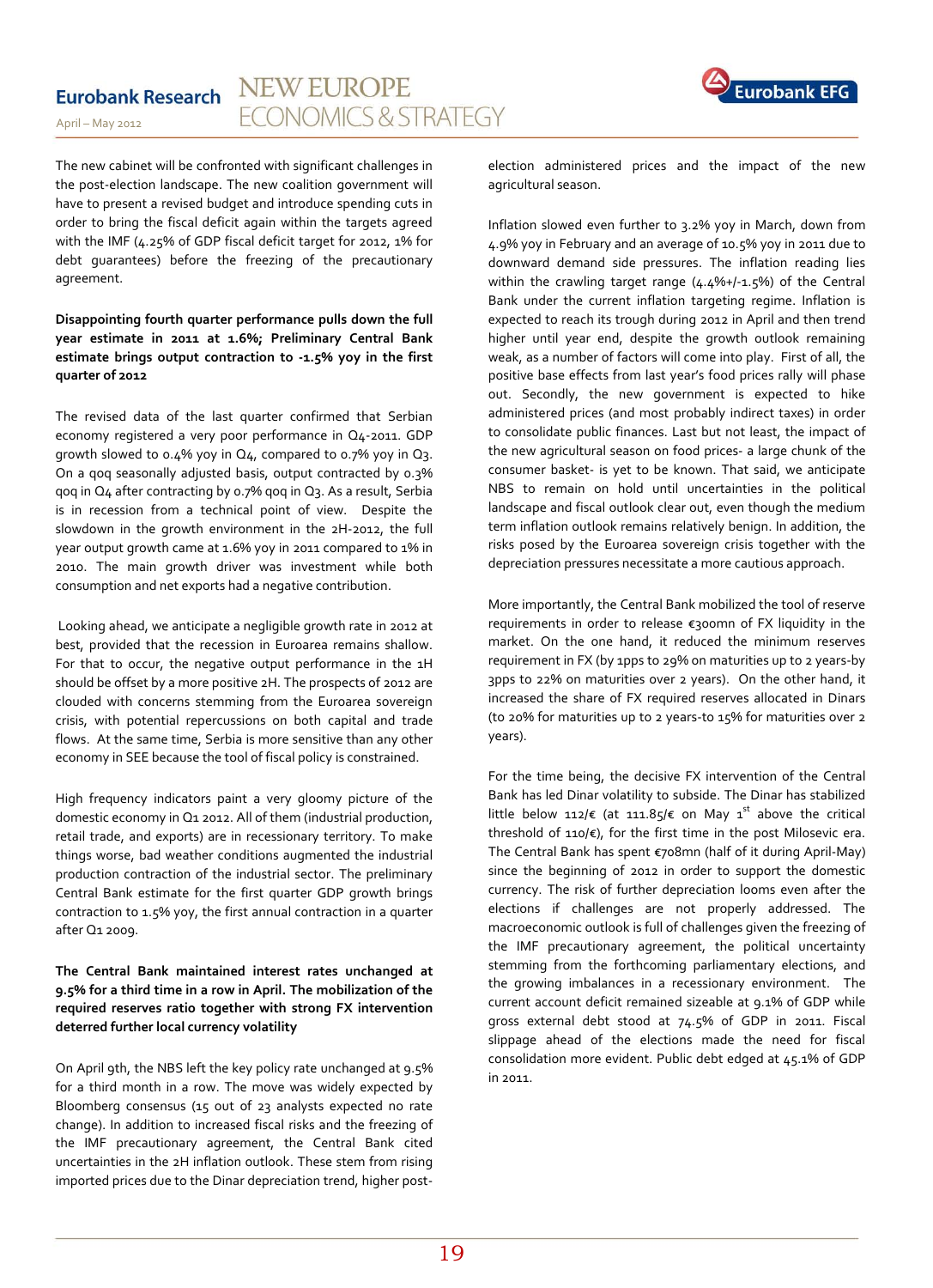# **Eurobank Research**

April – May 2012

# NEW EUROPE **ECONOMICS & STRATEGY**





*Source: NBS, Bloomberg, Eurobank Research*

**Written by**

**Ioannis Gkionis Research Economist Coordinator of Macro Research** [igkionis@eurobank.gr](mailto:igkionis@eurobank.gr)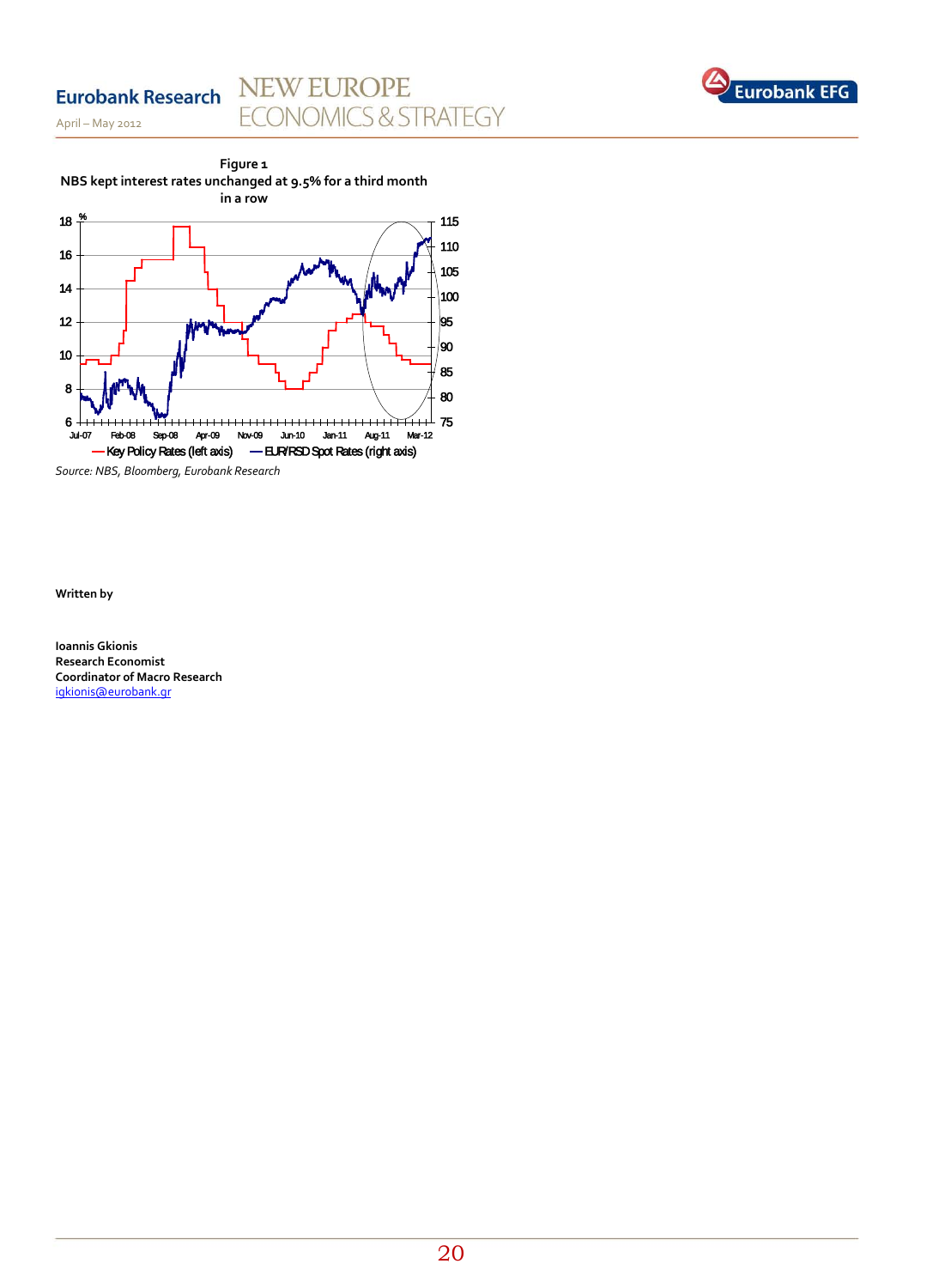



# II. New Europe – Country Analysis: **Turkey**

CBT maintains hawkish tone

- Recent evidence suggests that economic slowdown may have bottome out in Q1
- Pace of improvement in external imbalances picks up

#### **Recent evidence suggests that economic slowdown may have bottomed out**

After recording stellar real GDP growth of 8.5% in 2011, Turkey's economy appears to have slowed down sharply over the first three months of the year primarily on the back of unfavorable base effects. Ongoing monetary tightening from the Central Bank since late last year and the adverse external environment, which weighs on business and consumer sentiment, also add to the domestic economic deceleration. In response, labour market conditions have deteriorated over recent months, with the threemonth rolling unemployment rate at 10.2% over the December-February period standing at its highest level in nearly a year.

Even so, a gradual recovery will likely be witnessed in Turkey's economy from Q2-2012 onwards as the impact of negative base effects over the first quarter of the year wanes, while the negative contribution of net exports weakens as consumption and investment growth is contained. The rebound is already being reflected in several macroeconomic indicators and expectations surveys. Indicatively, manufacturing confidence rose to an 11-month peak of 116 in April, standing above the 100 point threshold separating pessimism from optimism, and capacity utilization came in at 74.7 over the same month, returning to its highest level since January. In addition, the HSBC Manufacturing Purchasing Managers' Index (PMI) for Turkey rose to a 5-month peak of 52.3 in April from 49.6 in March, bouncing above the boost-or-burst threshold of 50 for the first time in three months. Industrial production which weakened sharply at the start of 2012 on the back of unfavorable weather conditions and rising global uncertainties will likely recover in the second quarter as the slowdown seemed to be exacerbated by temporary factors.

Under its medium-term programme, the government envisions real GDP growth of 4% this year, while the Economy and Industry Ministers left the door open for a 5% expansion, or even higher. These figures are above our 3% projection and further beyond the IMF's 2.3% forecast. In our view, growth headwinds in the face of tighter monetary conditions, the euro area's debt crisis and higher oil prices, especially due of the

| <b>Turkey: Eurobank EFG Forecasts</b> |         |                   |                   |        |        |  |  |
|---------------------------------------|---------|-------------------|-------------------|--------|--------|--|--|
|                                       | 2009    |                   | 2010 2011E        | 2012F  | 2013F  |  |  |
| Real GDP (yoy%)                       | $-4.8$  | 9.2               | 8.5               | 3.0    | 4.5    |  |  |
| Private Consumption                   | $-2.3$  | 6.7               | 7.7               | 1.0    | 1.5    |  |  |
| Govern. Consumption                   | 7.8     | 2.0               | 4.5               | 2.0    | 2.5    |  |  |
| Gross Capital Formation               | $-19.0$ | 30.5              | 18.3              | 5.0    | 7.5    |  |  |
| Exports                               | $-5.0$  | 3.4               | 6.5               | 5.5    | 6.5    |  |  |
| Imports                               | $-14.3$ | 20.7              | 10.6              | 1.2    | 3.5    |  |  |
| Inflation (yoy%)                      |         |                   |                   |        |        |  |  |
| CPI (annual average)                  | 6.3     | 8.6               | 6.4               | 9.4    | 6.7    |  |  |
| CPI (end of period)                   | 6.5     | 6.4               | 10.5              | 7.5    | 5.5    |  |  |
| Fiscal Accounts (%GDP)                |         |                   |                   |        |        |  |  |
| Central Government Balance            | $-5.5$  | $-3.6$            | $-1.4$            | $-1.5$ | $-1.3$ |  |  |
| Gross Public Debt                     | 45.4    | 42.5              | 40.0              | 38.0   | 36.0   |  |  |
| Primary Balance                       | 0.1     | 0.8               | 1.9               | 2.0    | 2.1    |  |  |
| Labor Statistics (%)                  |         |                   |                   |        |        |  |  |
| Unemployment Rate (%of labor force)   | 13.5    | 12.0              | 9.5               | 10.5   | 10.2   |  |  |
| <b>External Accounts</b>              |         |                   |                   |        |        |  |  |
| Current Account (% GDP)               | $-2.3$  | $-6.5$            | $-9.9$            | $-8.0$ | $-7.5$ |  |  |
| Net FDI (USDbn)                       | 6.9     | 7.3               | 13.4              | 12.5   | 13.5   |  |  |
| FDI / Current Account                 | 46.9    | 12.0              | 17.4              | 19.0   | 22.0   |  |  |
| FX Reserves (USDbn)                   | 69.6    | 80.7              | 78.3              | 77.0   | 78.0   |  |  |
| <b>Domestic Credit</b>                |         | O <sub>2</sub> 11 | O <sub>3</sub> 11 | O4 11  | O1 12  |  |  |
| Total Credit (%GDP)                   |         | 44.1              | 47.1              | 48.8   | 46.2   |  |  |
| Credit Private Sector (%GDP)          |         | 42.5              | 45.5              | 47.2   | 44.8   |  |  |
| FX Credit/Total Credit (%)            |         | 22.5              | 24.6              | 24.4   | 23.8   |  |  |
| Private Sector Credit (%yoy)          |         | 43.3              | 44.8              | 34.7   | 28.0   |  |  |
| Loans to Deposits                     |         | 93.8              | 96.1              | 96.9   | 98.6   |  |  |
| <b>Financial Markets</b>              |         | Current           | 3M                | 6М     | 12M    |  |  |
| Policy Rate (1-week repo)             |         | 5.75              | 5.75              | 5.75   | 5.75   |  |  |
| USD/TRY (where applicable)            |         | 1.76              | 1.75              | 1.73   | 1.70   |  |  |

Source: National Sources, Eurostat, IMF, Eurobank Research & Forecasting

turmoil in the Middle East, will likely hinder a further recovery this year.

#### **CBT maintains hawkish tone**

At its April monetary policy committee meeting, Turkey's central bank held interest rates unchanged in line with expectations. Accordingly, the key policy 1-week repo rate remained at a record low level of 5.75%, while the overnight borrowing and lending rates were kept at 5.00% and 11.50% (11.00% provided for primary dealers) respectively. The CBT also maintained required reserve ratios (RRRs) for foreign currency and lira deposits at their earlier levels. Casting a rather more hawkish tone, the Committee noted in its accompanying statement that it "will not tolerate temporary factors to have an adverse impact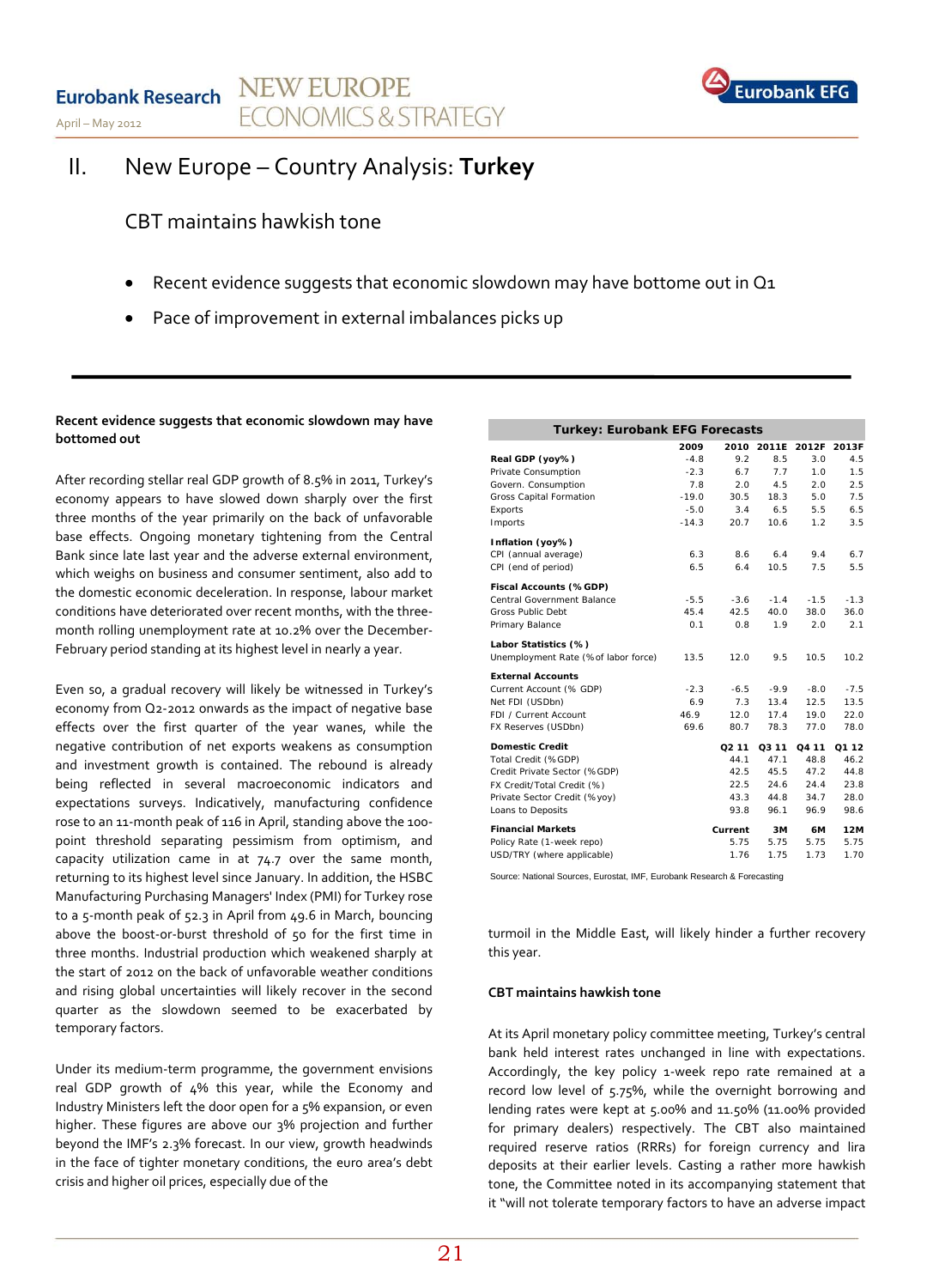on the inflation outlook" and added that further monetary tightening may be instrumented in the forthcoming months in order to contain inflation pressures.

April – May 2012

Notably, annual CPI disappointed expectations coming in at a 3- ½-year peak of 11.14% in April. The increase was primarily driven by unfavorable base effects and hikes in electricity and gas prices that came into effect last month. Importantly, broad based increases in all of the core indices suggest rising risks to inflation. At its latest inflation report, the Central Bank noted that the additional inflationary impact of hikes in electricity and gas tariffs in April and higher-than-earlier-expected oil prices would be offset by past and future monetary tightening and thus kept its projections for end 2012 and 2013 unchanged. The CBT anticipates inflation to ease towards 6.5% by end-December – below our upwardly revised 7.5% forecast - as domestic demand remains relatively contained. This means that if this forecast is vindicated the CBT will miss once gain its target for the year (at 5% for 2012-14). For end-2013, it envisions a further deceleration to 5.2%, reiterating that in the medium-term inflation will decline to near 5%.

As a reminder, the CBT introduced in October last year a policy corridor consisting of the overnight lending and the key policy, one week repo, rates. By reducing the average amounts provided through its cheap means of funding, the 1-week repo auctions (5.75%), it increases the average cost of liquidity offered and simultaneously achieves a flexible monetary policy strategy. With an ongoing improvement in the current account deficit (CAD) already underway, the CBT appears to have recently turned its focus back on inflation. The effective funding rate has been shifted to levels above 8% since late March from around 7.5% since mid-January and in three separate incidents (Figure 1) it was pushed above 10% (December, March and April) in order to contain rising price pressures.

All in all, we anticipate the CBT to continue along its current monetary policy mix in the coming months, rendering additional bouts of increased monetary tightening in episodes of rising inflation risks and particularly in times of pronounced TRY weakness. These tightening periods are likely to be short in duration as the Bank will try to avoid exacerbating downside risks to the domestic economy, which is braced for a soft landing this year.

#### **Pace of improvement in external imbalances picks up**

The recent improvement in Turkey's external imbalances appears to have picked up pace in February and March. In support of the aforementioned, March's trade deficit narrowed by around 25% on an annual basis to \$7.35bn. Exports proved particularly resilient rising by 12.2%yoy to \$13.25bn, receiving assistance from the increased diversification of Turkish products towards non-EU countries and improved competitiveness due to

the lira's depreciation against major currency peers since early 2011.

**Figure 1 CBT renders significant tightening in three separate incidents since late 2011**



*Source: National Statistics, CBT, Eurobank EFG Research*

Exports towards non-EU countries and particularly the Middle East have marked notable increases in Q1-2012 offsetting a 1.5%yoy decline in exports directed to the EU27 region as a result of the deepening euro area debt crisis. Indicatively, exports towards Iraq (Turkey's second largest trade partner currently after Germany) rose by 41%yoy over the first three months of the year, while those towards Egypt, Saudi Arabia and the USA recorded respective annual increases of 85%, 58% and 32% over the same period. Also supporting the narrowing of the trade balance in March, imports declined by 4.8%yoy to \$20.60bn in view of weakening domestic demand dynamics, with a more notable drop of 12.4%yoy registered when removing the energy imports item. It is worth noting that Turkey imports most of the energy it consumes, which as a result exerts widening pressures on the country's trade and current account deficits.

As a consequence of the significant adjustment in March's trade balance we anticipate the current account deficit, due to be released a few days later, to show a further improvement from February's 16%yoy narrowing. In view of weaker domestic demand and ongoing exports' geographical diversification the current account will likely continue to shrink in the months ahead. The government's new incentive scheme announced in April, aimed at supporting the domestic industrial sector and containing the country's elevated current account deficit, may also bear a positive impact. The plan which takes effect from January 2012, includes measures encouraging domestic investments, such as exemptions in custom duties and VAT as well as tax reductions for general, regional, large scale and strategic projects. Not withstanding the aforementioned, the pace of improvement in the current account deficit may start slowing down in the coming months in view of higher oil prices and an expected pick up in domestic economic activity from Q2- 2012 onwards.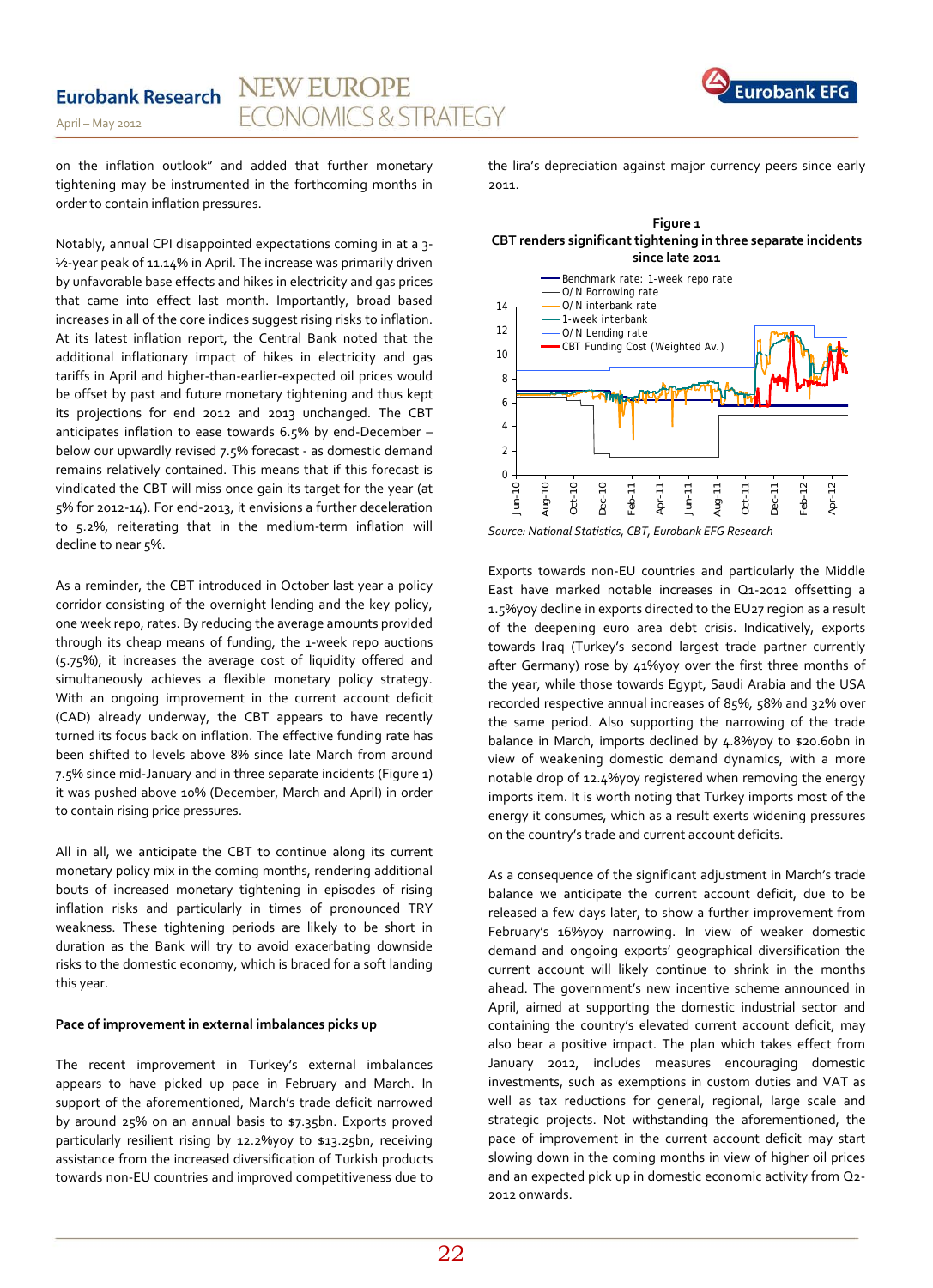

**Eurobank Research** 

Against this background we continue to anticipate a narrowing to 8%-of-GDP this year from 9.9% in 2011. However, in this area the shortfall remains at elevated levels and will continue to pose among Turkey's main macroeconomic vulnerabilities in the medium-term. S&P decided to revise Turkey's long-term foreign and local currency sovereign credit rating outlook to stable from positive in early May, citing weakening external demand and a deterioration in the terms of trade. At the same time, the agency affirmed the long- and short-term foreign currency sovereign credit ratings on Turkey at "BB/B" and its long- and short-term local currency ratings at "BBB-/A-3". In a similar tone, Moody's cast a warning message in March noting that the country's high external and internal imbalances could exert downward pressures on its credit ratings. However, the agency maintains its positive outlook on Turkey.





*Source: National Statistics, Eurobank EFG Research*

**Written by**

**Galatia Phoka Emerging Markets Analyst** [gphoka@eurobank.gr](mailto:gphoka@eurobank.gr)

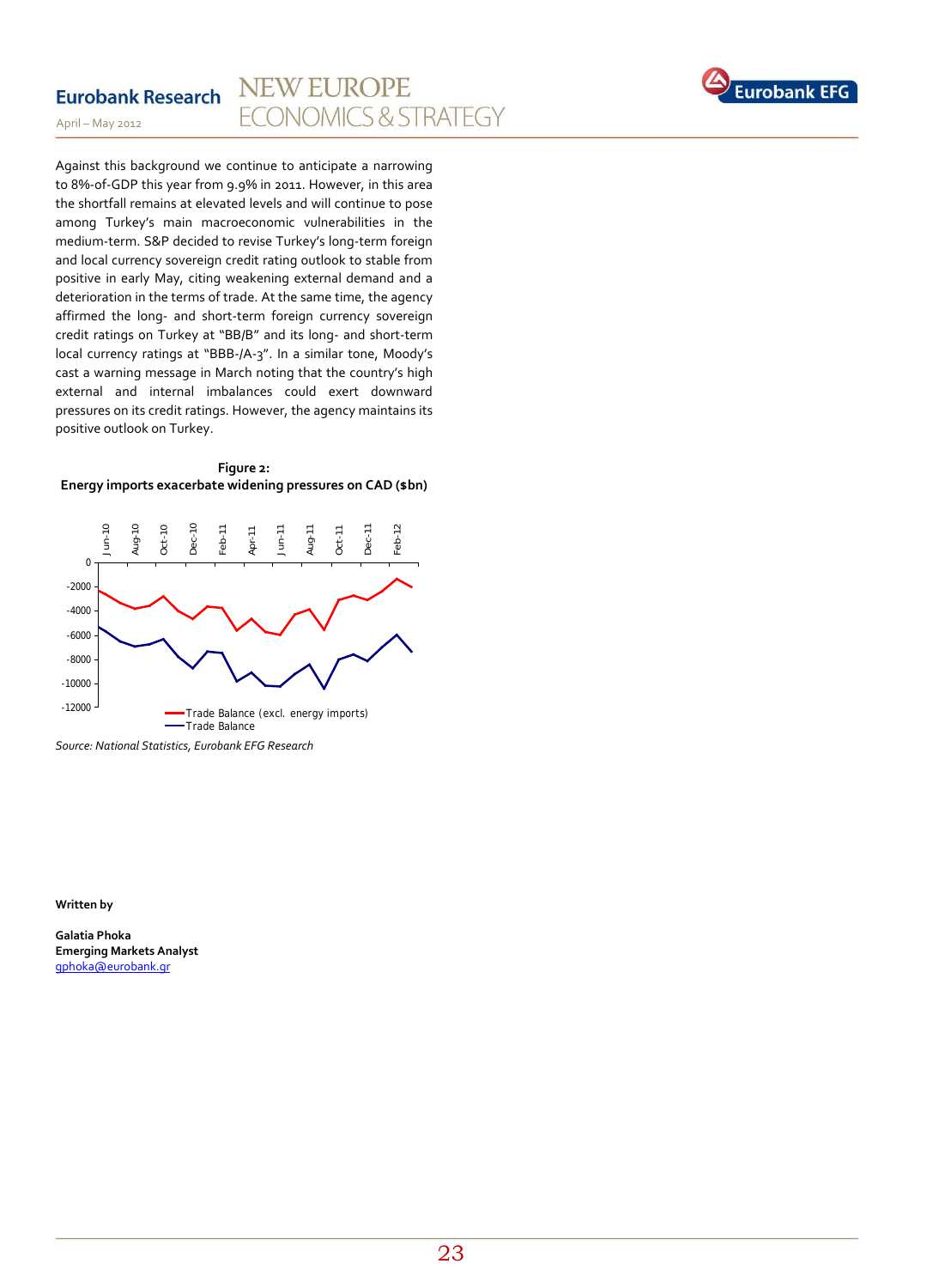

# II. New Europe – Country Analysis: **Ukraine**

Growth slowed more than expected in Q1-2012

- Ukraine's economy has slowed sharply to 1.8% yoy in Q1-2012 driven by a slump in the industrial sector
- Industrial production contracted by 1.1% yoy in March after having grown by 7.1% yoy in 2011
- Inflation has remained low for the past few months, largely due to food prices decline in H2-11; it stood at 1.9% yoy in March
- Credit growth has decelerated while deposit growth has accelerated since the beginning of this year.

### **Real GDP growth in Q1-2012 stood below expectations**

Growth of the Ukrainian economy slowed more significantly than expected to a very modest 1.8% yoy in Q1-2012, down from 4.7% yoy recorded in Q4-2011. This slowdown is mainly driven by a slump in the industrial sector. Industrial production contracted by 1.1% yoy in March and grew by a feeble 0.8% yoy in Q1-12 as a whole, after having grown by 7.1% yoy in 2011. (Figure 1) Industrial production's slowdown is largely attributed to weakened external demand on metals, particularly from the euro-zone and Russia, hitting Ukraine's steel industry. In addition to the slowdown in industry, agricultural production growth has slowed too on colder than usual weather condition in the first quarter.





*Source: National Bank of Ukraine, Eurobank Research*

| <b>Ukraine: Eurobank EFG Forecasts</b> |         |        |        |        |
|----------------------------------------|---------|--------|--------|--------|
|                                        | 2009    | 2010   | 2011   | 2012f  |
| Real GDP (% yoy)                       | $-14.8$ | 4.1    | 5.2    | 2.8    |
| Private Consumption                    | $-1.5$  | 2.2    | $-1.6$ | 4.0    |
| Government Consumption                 | $-2.4$  | 4.0    | $-2.2$ | 1.0    |
| Gross Capital Formation                | $-53.5$ | 16.4   | 25.6   | 15.0   |
| Exports                                | $-20.1$ | 4.1    | 3.0    | 5.0    |
| Imports                                | $-37.1$ | 11.1   | 18.9   | 14.0   |
| Inflation (% yoy)                      |         |        |        |        |
| CPI (annual average)                   | 16.0    | 9.4    | 8.0    | 5.5    |
| CPI (end of period)                    | 12.3    | 9.1    | 4.6    | 7.5    |
| Fiscal Accounts (% GDP)                |         |        |        |        |
| General Government Balance             | $-8.7$  | $-6.5$ | $-4.2$ | $-4.0$ |
| Gross Public Debt                      | 35.3    | 41.7   | 42.4   | 43.0   |
| Labor Statistics (%)                   |         |        |        |        |
| Unemployment Rate (% of labor force)   | 9.6     | 8.8    | 8.0    | 7.9    |
| Wage Growth (real - private sector)    | $-9.8$  | 6.7    | 10.7   | 12.5   |
| <b>External Accounts</b>               |         |        |        |        |
| Current Account (% GDP)                | $-1.5$  | $-2.2$ | $-5.5$ | $-5.0$ |
| Net FDI (bn USD)                       | 4.7     | 5.7    | 7.0    | 8.0    |
| FDI / Current Account (%)              | 268.7   | 190.8  | 77.9   | 65.0   |
| FX Reserves (bn USD)                   | 26.5    | 34.6   | 31.8   | 25.0   |
| <b>Domestic Credit</b>                 | 2009    | 2010   | Q3 11  | Q4 11  |
| Total Credit (% GDP)                   | 79.1    | 66.9   | 62.7   | 61.0   |
| Credit to Enterprises (% GDP)          | 50.5    | 45.8   | 44.6   | 43.8   |
| Credit to Households (% GDP)           | 26.4    | 19.1   | 16.2   | 15.3   |
| FX Credit/Total Credit (%)             | 50.8    | 46.0   | 42.1   | 40.3   |
| Private Sector Credit (% yoy)          | $-3.1$  | 0.4    | 5.4    | 8.5    |
| Loans to Deposits                      | 215.9   | 175.9  | 169.0  | 164.7  |
| <b>Financial Markets</b>               | Current | 3M     | 6M     | 12M    |
| Policy Rate                            | 7.50    | 7.50   | 7.50   | 7.50   |
| USD/UAH                                | 8.04    | 8.10   | 8.20   | 8.10   |

Source: NBU, IMF, Bloomberg, Eurobank Research

By contrast, the consumer sector is holding up relatively well. Retail sales continue to grow by double digit figures supported by robust real wage growth and slowing inflation. Namely, retail sales grew by 12.6% yoy in March from 13.2% yoy in February. At the same time, real wage growth grew by 15.8% yoy in March down from 16.1% yoy in the prior month.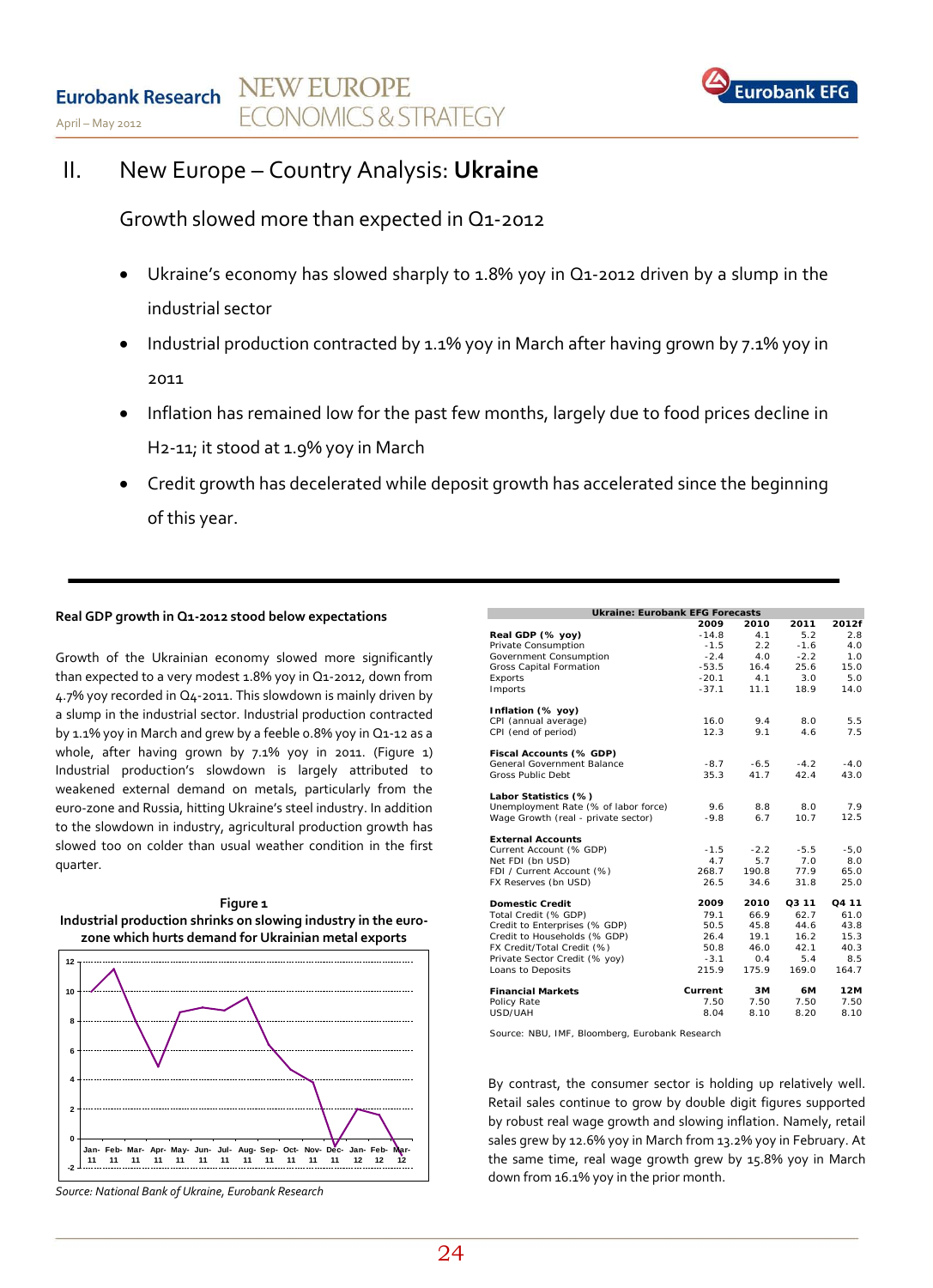#### **NEW EUROPE Eurobank Research ECONOMICS & STRATEGY**



Admittedly, strong domestic consumption should compensate the lower performance of the industrial sector due to weaker export prospects. Downside risks to growth are also limited by the Euro 2012 football championship (co-hosted with Poland in June), which has increased investments. Moreover, the government is likely to increase spending ahead of parliamentary elections in October 2012. All in all, we anticipate economic growth to decelerate to 2.8% yoy in 2012 from 5.2% yoy recorded in 2011.

The outlook of 2012 is very uncertain; it will very much depend on whether or not Ukraine will manage to resume the IMF programme which has been on hold for a year as the government refuses to raise household natural gas costs to narrow the budget deficit. A prompt resumption of the IMF programme could help a great deal towards securing significant financing to cover external imbalances, stabilise expectations and reduce external funding costs. An IMF mission to Ukraine is scheduled for late May. Nevertheless, the parliament approved a supplementary budget rising total expenditure by \$4bn, the bulk of which is expected to be spent on various social programmes ahead of October's elections. This move demonstrates the prioritisation of inward political issues and does little to improve Ukraine's image in the international markets.

#### **Inflation continues to slow**

Consumer price inflation stood at 1.9% yoy in March, down from 3.0% yoy recorded in the prior month and an average of 8.0% yoy in 2011 as a whole. (Figure 2)



*Source: National Bank of Ukraine, Eurobank Research*

March data on inflation came out lower than expected. The 1.9% yoy reading is the lowest in the last nine years. Headline inflation's ease is attributed to food prices decline since the second semester of last year. However, we expect some inflation pressures to appear from price increases during the Euro 2012 championship and the possible rise in utility tariffs later this year,



should IMF loan resumes. Moreover, strong wage growth is expected to spur inflationary pressures. In all, we anticipate inflation to average at 5.5% yoy in 2012.

Lower inflation allowed the National Bank of Ukraine to cut its key policy rate by 25bps to 7.50% in late March, after having kept it unchanged since August 2010.

#### **Total credit has decelerated while total deposits has accelerated since the beginning of this year**

Total credit growth decelerated to 6.3% yoy in March from 8.1% yoy in February. This deceleration was once more attributed to household credit which contracted by 6.1% yoy in March while corporate lending accelerated by 10.7% yoy in the same month. On the other hand, total deposits grew by 14.5% yoy in March, from 15.5% yoy recorded in the prior month, driven both by corporates' and households' deposits (standing at 17.2% yoy and 12.4% yoy respectively). Consequently, the loans to deposits ratio dropped further to 157.5% in March 2012 from 169.7% recorded a year earlier. On a positive note, non-performing loans to total loans ratio stood at 10% in March, slightly down from 10.2% in February.

#### **Written by**

**Dr. Stella Kanellopoulou Research Economist**  [Skanellopoulou@eurobank.gr](mailto:Skanellopoulou@eurobank.gr)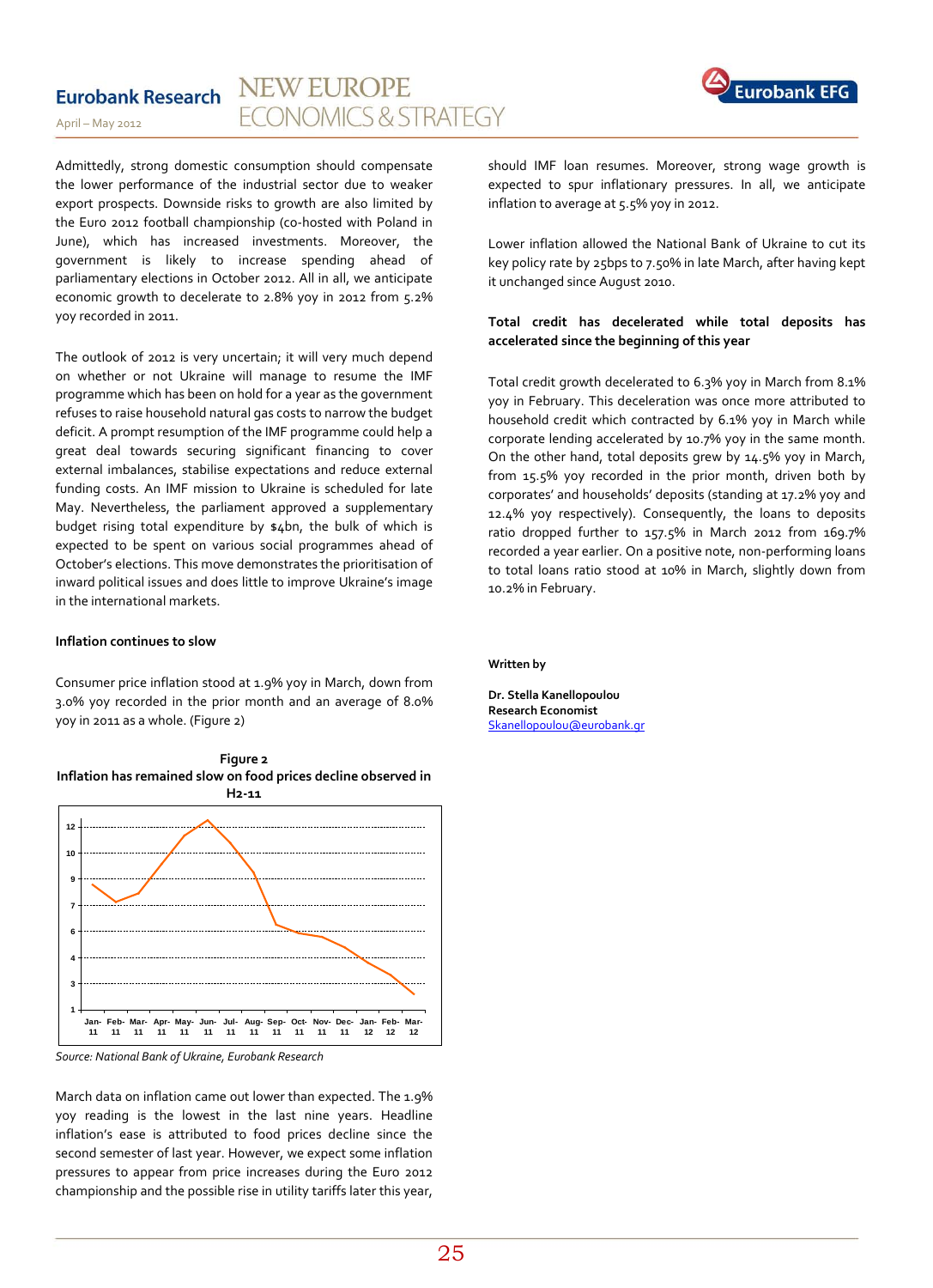#### **NEW EUROPE Eurobank Research ECONOMICS & STRATEGY** April – May 2012



# II. New Europe – Country Analysis: **Albania**

## Macroeconomic imbalance persist

The Albanian economy expanded by 3.8% yoy and 0.1% gog in Q4-2011, according to the latest released data. Based on the quarterly GDP data, real growth in 2011 was 3.0% from 3.3% in 2010. Growth was supported mainly by external demand and a small fiscal stimulus. The IMF in its latest forecasts (April 2012) predicts a further deceleration of economic activity in 2012 to 0.5% and a pick up in 2013 to 1.7%. The Eurozone debt crisis and weak foreign demand are expected to hold the Albanian economy back.

Inflationary pressures remain contained. In March 2012 inflation was 1.0% yoy compared with 4.3% a year before, mainly due to stable food prices. Both the Bank of Albania (BoA) and the IMF expect low inflation rates in 2012, well in line with the BoA's medium-term target for 2%-4% annual inflation rate.

The government has set a target for the 2012 fiscal deficit to 3.0% of GDP from 3.5% in 2011. In the  $1<sup>st</sup>$  quarter of 2012 the cash balance of the general government had a deficit of ALL - 11.5 bn, decreased by 2.5% compared to the same quarter in 2011. This though was almost three times higher than planned, since revenue were 5.0% less and expenditure 5.1% more than the budget's target for Q1-2012. It should be noted that there is little room for increasing public expenditure in 2012, since Gross Public Debt in 2011 was 58.8% of GDP, close to the 60% legal ceiling.

External imbalances remain strong. The current account (CA) deficit deteriorated in 2011 to 12.2% of GDP from 11.3% of GDP in 2010. The trade deficit increased by 13.8%, mainly because of increased fuel and electricity imports. This deterioration was only partially counterbalanced by small increases in the income and current transfers balances. The latter increased by 1.6% supported by remittances from expatriates (-0.3% yoy). Remittances were decreasing by -4.9% yoy in the first three quarters of 2011, but rebounded spectacularly in the  $4<sup>th</sup>$  quarter increasing by 14.3% yoy. The CA deficit was financed mainly by FDI and an increase in deposits from non-residents. Net FDI decreased to 7.6% of GDP in 2011 from 8.8% of GDP in 2010. The future financing of the CA deficit is a risk, since FDI inflows may prove vulnerable to the deteriorating international economic and financial environment and non-residents deposits may reverse course, putting pressure to FX reserves.

| Albania: Economic data        |         |         |        |                      |
|-------------------------------|---------|---------|--------|----------------------|
|                               | 2009    | 2010    | 2011   | 2012f                |
| Real GDP (% yoy)              | 3.6     | 3.3     | 3.0    | $0.5$ (IMF)          |
| Inflation (% yoy)             | 2009    | 2010    | 2011   | 2012f                |
| CPI (annual average)          | 2.3     | 3.6     | 3.5    | $1.9$ (IMF)          |
| CPI (end of period)           | 3.7     | 3.4     | 1.7    | $3.1$ (IMF)          |
| Fiscal Accounts (% GDP)       | 2009    | 2010    | 2011   | 2012f                |
| General Government Balance    | $-7.0$  | $-3.1$  | $-3.5$ | $-3.0$ (Gov)         |
| <b>Gross Public Debt</b>      | 59.8    | 58.2    | 58.8   | 59.6(Gov)            |
| Primary Balance               | $-3.9$  | 0.3     | $-0.4$ | $0.6$ (Gov)          |
| Labor Statistics (%)          |         |         |        |                      |
| Unemployment Rate (%)         | 13.6    | 13.5    | 12.9   | 12.1(Gov)            |
| Wage Growth (State sector)    | 11.9    | 6.7     |        |                      |
| <b>External Accounts</b>      |         |         |        |                      |
| Current Account (% GDP)       | $-15.2$ | $-11.3$ |        | $-12.2 - 13.2$ (IMF) |
| Net FDI (bn EUR)              | 0.69    | 0.79    | 0.71   |                      |
| FDI / Current Account (%)     | 55.3    | 84.5    | 67.1   |                      |
| FX Reserves (bn EUR)          | 1.57    | 1.83    | 1.85   |                      |
| Domestic Credit               | 2009    | 2010    | 2011   |                      |
| Total Credit (% GDP)          | 38.3    | 38.9    | 41.0   |                      |
| Credit to Enterprises (% GDP) | 23.9    | 25.4    | 27.6   |                      |
| Credit to Households (% GDP)  | 12.8    | 12.0    | 11.3   |                      |
| FX Credit/Total Credit (%)    | 68.1    | 67.5    | 65.2   |                      |
| Private Sector Credit (% yoy) | 11.7    | 10.6    | 10.4   |                      |
| Loans to Deposits (%)         | 63.9    | 66.5    | 61.5   |                      |
| <b>Financial Markets</b>      | 2009    | 2010    | 2011   | Current              |
| Policy Rate (%)               | 5.25    | 5.0     | 4.75   | 4.25                 |
| ALL/EUR (end of period)       | 137.1   | 138.5   | 138.3  | 140.1                |
| ALL/USD (end of period)       | 95.8    | 103.5   | 106.4  | 105.8                |

*Source: BoA, INSTAT, IMF, Reuters*

Credit expansion to the private sector was strong in the first quarter of 2012, registering a 9.0% yoy growth. Nonetheless, financial intermediation remains low, with total credit to the private sector reaching 38.4% of GDP in March 2012. Note that 65.4% of outstanding loans to the private sector are denominated in foreign currency. Deposits increased by 10.9% yoy in the  $1^{st}$  quarter of 2012. The loans to deposits ratio was just 62.2 in March 2012.

**Written by**

**Theodosios Sampaniotis Senior Economic Analyst** [tsabaniotis@eurobank.gr](mailto:tsabaniotis@eurobank.gr)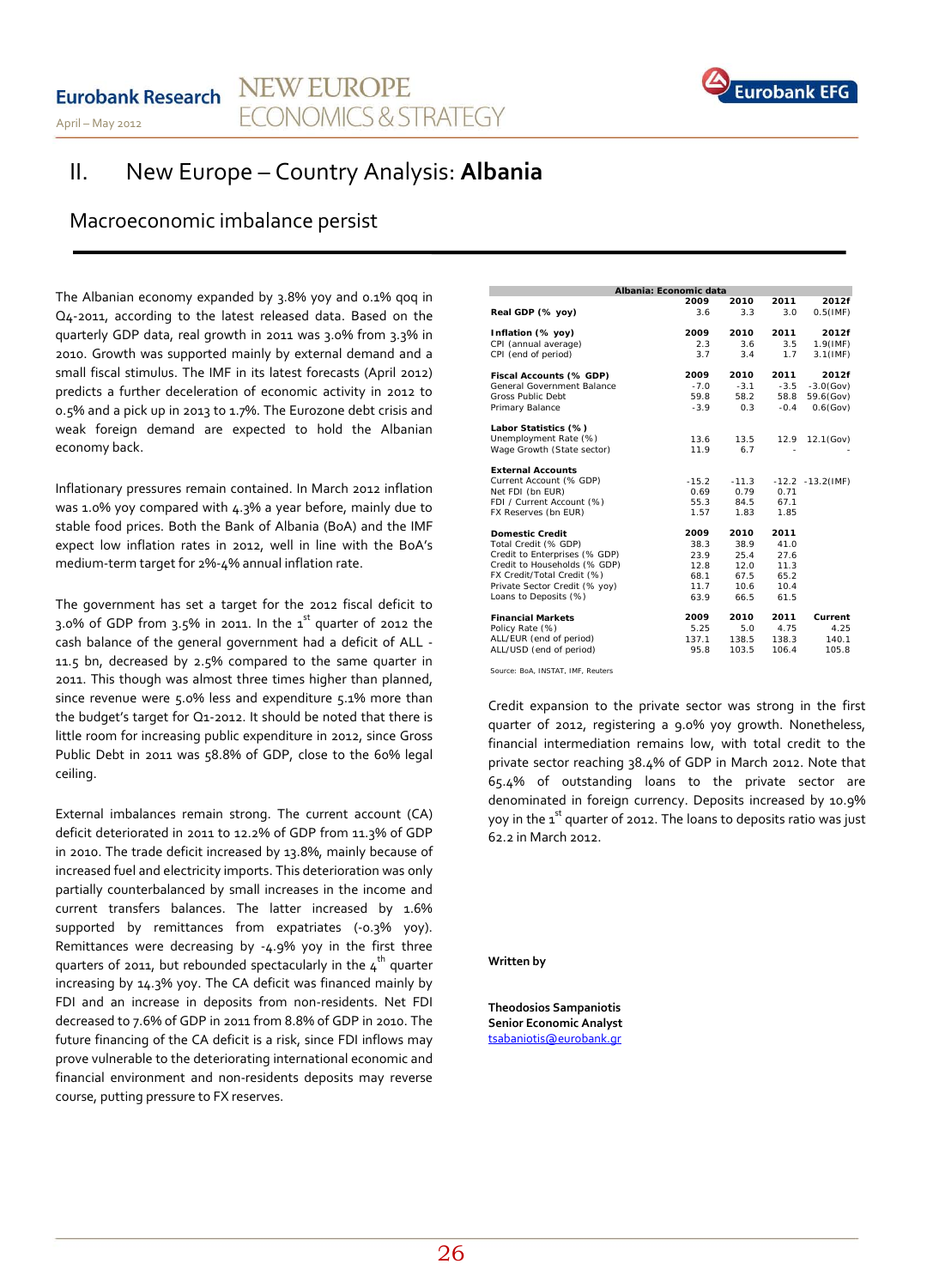#### **NEW EUROPE Eurobank Research ECONOMICS & STRATEGY** April – May 2012



# II. New Europe – Country Analysis: **FYR of Macedonia**

2011 fiscal deficit in line with the official target; revisions to 2012 official macro forecasts

FYROM's economy is expected to face serious challenges in 2012 and to slow down compared to 2011, when it registered a 3.0% real growth rate. The IMF in its latest forecasts (April 2012) has revised downwards its growth projections for 2012 to 2.0% from 2.5% previously. The Government in April also lowered its economic growth forecasts for 2012, from an unrealistic 4.5% to 2.5%. Foreign demand is expected to be weaker in 2012 due to the anticipated slowdown in the Eurozone, the country's main trading partner, and the effects of the Eurozone debt crisis. Domestic demand is also a risk due to unemployment remaining extremely high (31.8% in Q4-2011). Industrial production in the first quarter of 2012 contracted by 8.4% yoy. This was due to output declines in energy and export oriented industries. Recent ethnic tensions underlined non economic risks.

The National Bank of the Republic of Macedonia (NBRM) continues its exchange rate targeting strategy (de facto peg against the euro); the exchange rate of the denar against the euro remained stable close to 61.5 MKD/EUR. Consumer prices rose by 2.2% yoy in April 2012, driven mainly by housing (including fuel and lighting), transport and communication services. The IMF expects inflation to slow down in 2012 to 2.0% (2011: 3.9%).

In 2011 the Central Government and Funds fiscal deficit was 2.55% of GDP, thus attaining the 2011 budget target. This is the second year in a row that the fiscal deficit target is met. The deficit was financed mainly from the standing two year Precautionary and Liquidity Line (PLL) agreement with the IMF. In April 2012 the government revised the 2012 budget on the back of the deepening debt crisis in the Eurozone and a more realistic GDP forecast. It kept the deficit target to 2.5% of the projected GDP (for a third year in a row) but expenditures and revenues were cut by 5.3% and 4.7% respectively. The PLL agreement with the IMF reduces financing risks, since available resources reach ca. 3.0% of projected GDP. In the first two months of 2012 the fiscal deficit reached -0.7% of projected GDP. Central government debt increased to 28.2% of GDP in 2011 (24.6% of GDP in 2010). IMF projections put it to 30.5% of GDP in 2012.

Credit expansion to the private sector was strong in March 2012, registering an 8.0% yoy growth. Note that 27.4% of outstanding loans to the private sector are denominated in foreign currency and a further 28.0% have an FX clause. Deposits grew by 9.5% yoy in March with 47.2% of deposits being denominated in foreign currency. The loans to deposits ratio was a healthy 89.1% in March 2012. Doubtful and contested loans reached 9.7% of total loans in December 2011, increasing by 16.0% yoy.

| <b>FYROM: Economic data</b>          |         |        |        |              |
|--------------------------------------|---------|--------|--------|--------------|
|                                      | 2009    | 2010   | 2011   | 2012f        |
| Real GDP (% yoy)                     | $-0.9$  | 1.8    | 3.0    | 2.5 (EU)     |
| <b>Final Consumption</b>             | 0.8     | 1.4    | 1.8    | $1.2$ (EU)   |
| Gross Capital Formation              | $-1.5$  | $-6.3$ | 22.7   | $6.7$ (EU)   |
| Exports                              | $-16.2$ | 23.4   | 11.3   | $6.0$ (EU)   |
| Imports                              | $-15.0$ | 11.6   | 14.1   | 4,9 (EU)     |
| Inflation (% yoy)                    |         |        |        |              |
| CPI (annual average)                 | $-0.8$  | 1.6    | 3.9    | 2.0 (IMF)    |
| CPI (end of period)                  | $-1.6$  | 3.0    | 2.8    | 2.0 (IMF)    |
| Fiscal Accounts (% GDP)              | 2009    | 2010   | 2011   | 2012f        |
| Central Government and Funds Balance | $-2.7$  | $-2.5$ | $-2.6$ | $-2.6$ (IMF) |
| Gross Central Government Debt        | 23.8    | 24.6   | 28.2   | 30.5 (IMF)   |
| Labor Statistics (%)                 | 2009    | 2010   | 2011   | 2012f        |
| Unemployment Rate (%)                | 32.2    | 32.1   | 31.8   | 31.2 (IMF)   |
| Wage Growth (Nominal gross, %)       | 9.4     | 1.0    | 1.2    |              |
| <b>External Accounts</b>             |         |        |        |              |
| Current Account (% GDP)              | $-6.8$  | $-2.2$ | $-2.8$ | $-5.0$ (IMF) |
| Net FDI (bn EUR)                     | 0.14    | 0.16   | 0.30   |              |
| FDI / Current Account (%)            | 30.0    | 104.8  | 150.1  |              |
| FX Reserves (bn EUR)                 | 1.37    | 1.48   | 1.80   |              |
| <b>Domestic Credit</b>               | 2009    | 2010   | 2011   |              |
| Total Credit (% GDP)                 | 44.8    | 46.4   | 48.5   |              |
| Credit to Enterprises (% GDP)        | 25.8    | 26.9   | 27.8   |              |
| Credit to Households (% GDP)         | 17.5    | 17.7   | 18.2   |              |
| FX Credit/Total Credit (%)           | 22.8    | 27.1   | 30.2   |              |
| Private Sector Credit (% yoy)        | 4.2     | 1.7    | 5.1    |              |
| Loans to Deposits (%)                | 88.2    | 84.4   | 86.6   |              |
| <b>Financial Markets</b>             | 2009    | 2010   | 2011   | Current      |
| Policy Rate                          | 8.5     | 4.1    | 4.0    | 4.0          |
| MKD/FUR                              | 61.46   | 61.40  | 61.49  | 61.48        |
| MKD/USD                              | 43.98   | 46.20  | 43.96  | 46.24        |

*Source: NBRM, SSO, IMF, European Commission, Reuters*

#### **Written by**

**Theodosios Sampaniotis Senior Economic Analyst** [tsabaniotis@eurobank.gr](mailto:tsabaniotis@eurobank.gr)